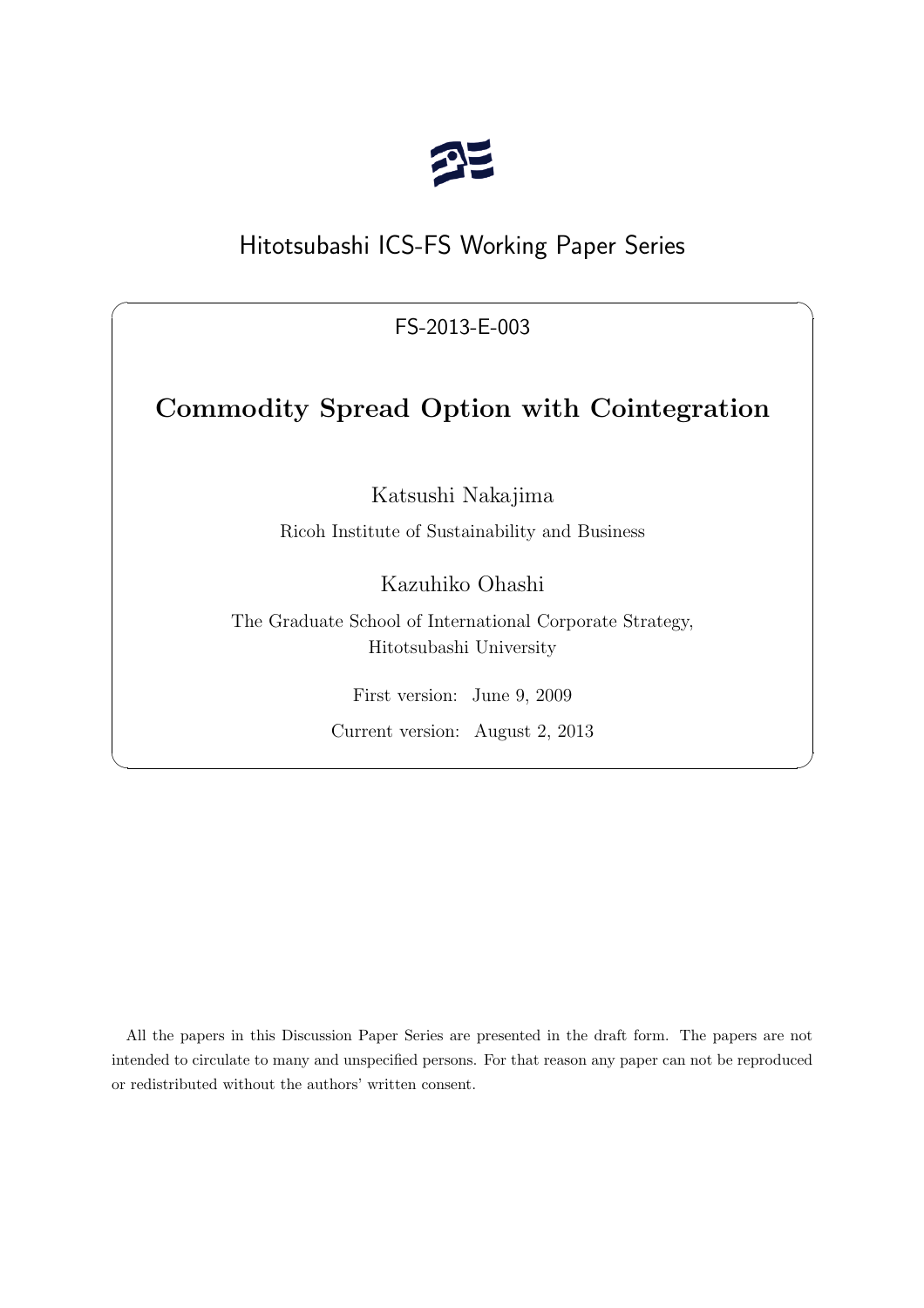# Commodity Spread Option with Cointegration

Katsushi Nakajima\* and Kazuhiko Ohashi<sup>†</sup>

First draft: June 9, 2009 This draft: August 2, 2013

## Abstract

We derive the valuation formula of a European call option and the analytical approximation formula of its American counterpart on the spread of two cointegrated commodity prices, based on the GSC (Gibson-Schwartz with cointegration) model. In the numerical analysis, we compare the spread option values calculated by the GSC model and the GS (Gibson-Schwartz) model that ignores cointegration. Consistent with the intuition that the cointegration prevents the prices from diverging, the GSC model prices the commodity spread option with longer maturity lower than the GS model. Thus, incorporating cointegration is important for valuation and hedging of long-term commodity spread options such as large scale oil refining plant developments.

Keywords: cointegration, commodity prices, convenience yield, energy, spread option.

<sup>\*</sup>Ricoh Institute  $\sigma$ f Sustainability and Business. Marunouchi Kitaguchi Building 20F, 1-6-5 Marunouchi, Chiyoda-ku, Tokyo, 100-0005, Japan.  $E$ mail:katsushi.nakajima@gmail.com

<sup>&</sup>lt;sup>†</sup>Graduate School of International Corporate Strategy, Hitotsubashi University, National Center of Sciences, 2-1-2 Hitotsubashi, Chiyoda-ku, Tokyo, 101-8439, Japan. Email: kohashi@ics.hit-u.ac.jp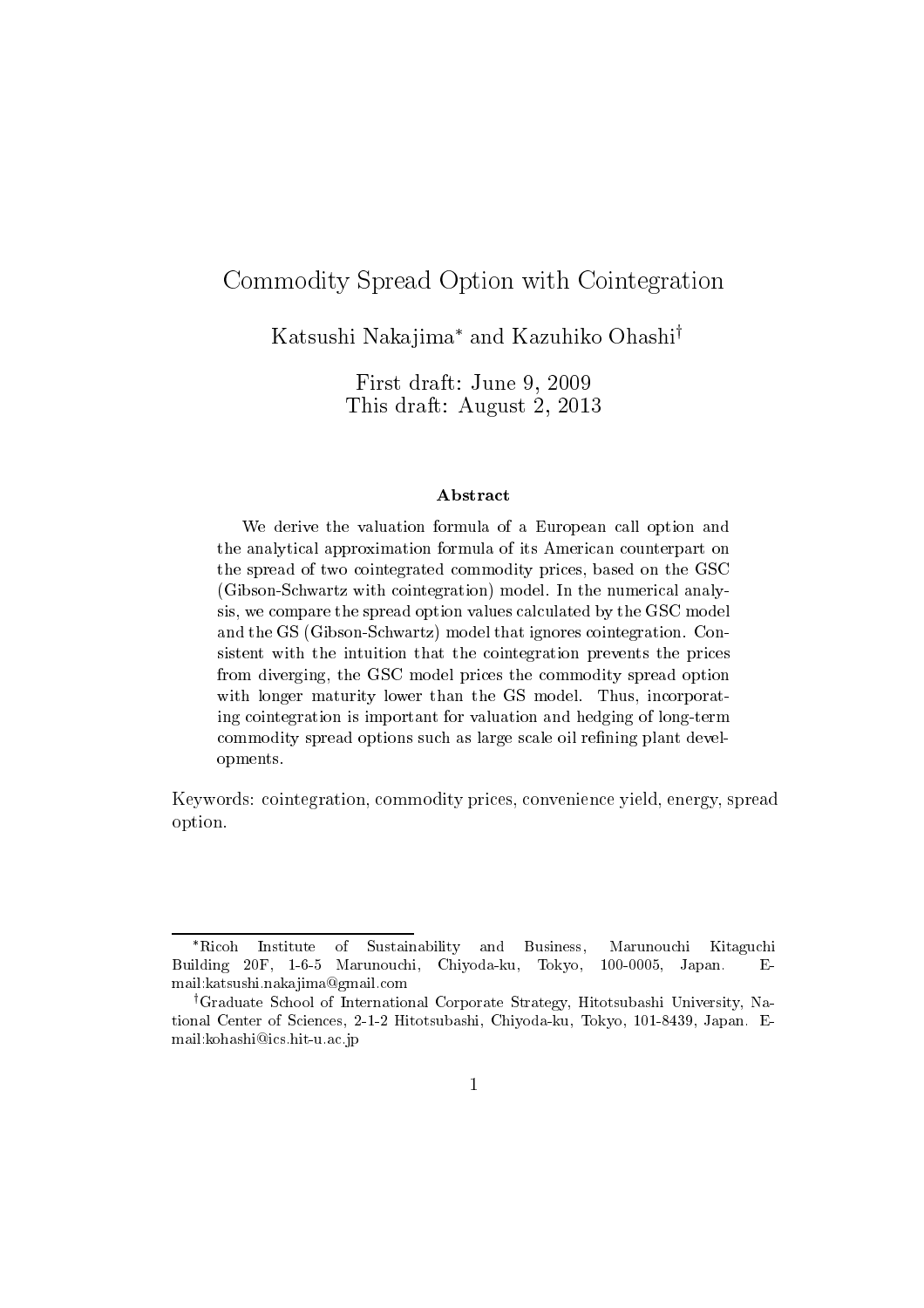#### $\mathbf 1$ Introduction

Commodity spread option is an option on a spread of two commodity prices which gives oil energy companies or resource refinery companies a useful tools to hedge their business risk. Examples of commodity spread options are crack spread options on crude oil and petroleum products such as heating oil and spark spread options on electricity and gas. As one may guess, those two commodity prices in the examples may be related to each other. Thus, cointegration is a promising tool, which is yet to be studied in the area of derivative pricing. Indeed, Girma and Paulson (1999) find evidence of cointegration in crude oil, unleaded gasoline, and heating oil. Fezzi and Bunn (2009) examine the relation of electricity, gas, and emission allowances through cointegration. These empirical papers suggest that commodity spread options should be analyzed within the framework of cointegration.

However, few academic literature on commodity spread options have analyzed cointegrated prices. Wilcox (1990), Shimko (1994), Pearson (1995). and Nakajima and Maeda (2007) all have their distinctive characteristics, but cointegration is out of the scope of these papers. Dempster, Medova, and Tang (2008) derived a valuation formula by assuming a spot spread process. But, this is not enough for incorporating cointegration, since their model starts from the spread and does not explicitly consider log commodity prices with unit root process. Thus, a model for commodity spread options is called for that incorporates cointegration, or more generally linear relations, between  $log$  commodity prices.

Independently of this paper, Casassus, Liu, and Tang (2013) develop a commodity pricing model with linear relations between commodity prices. To check the validity of their model, they conduct some Monte Carlo simulations to calculate prices of European commodity spread options. However, they do not analytically investigate the valuation of commodity spread option and the effect of cointegration.

In this paper, based on our earlier paper, Nakajima and Ohashi (2012) that incorporate cointegration into a commodity pricing model, we develop a model of commodity spread options with linear relations between commodity prices. We derive a semianalytic formula for European commodity spread options and provide an approximation formula for American commodity spread options. We also investigate properties of spread option prices by conducting sensitivity analyses and show that the commodity spread option price that incorporate cointegration is much lower than the one that ignores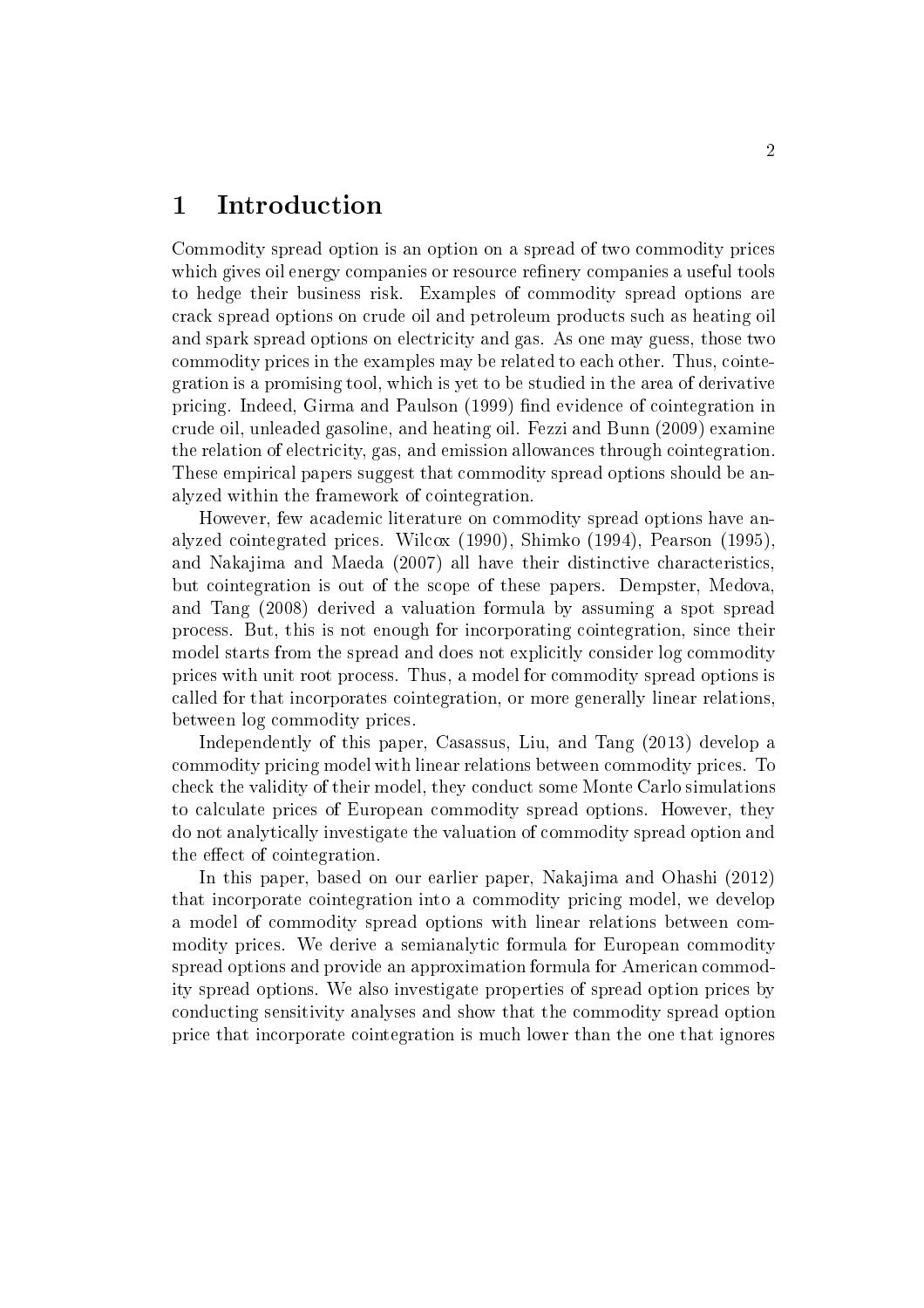cointegration for longer maturity.

More precisely, we use two models to analyze commodity spread options. One is the GS model (1990), which is the benchmark of commodity derivative models. The other is the GSC model (the GS with cointegration model) developed in our preceding paper, Nakajima and Ohashi (2012), which extends the GS model to incorporate linear relations between commodity prices. We derive the valuation formulae for European commodity call spread options from both models. Furthermore, we provide an analytical approximation formula for American call commodity spread options for the GSC model using the framework of Bjerksund and Stensland (1994). Finally, using the parameter values empirically estimated in our previous paper, we conduct a numerical analysis and investigate characteristics of commodity spread options with and without cointegration. The result is simple but critical. If there is cointegration among commodity prices, then the price of commodity spread option with long maturity, such as 3 years or more, using GS model (without cointegration) will be considerably overpriced than that of the GSC model (with cointegration). Since oil related and/or electrical power development projects take a long time until commercial use, the misprice of commodity spread option with long maturity should not be tolerable. Thus, the pricing model of spread options incorporating cointegration such as this one can be a better tool of valuation and risk management for these business than the standard models that ignore cointegration.

This paper is organized as follows: Section 2 formulates the model and derives the valuation formula for European call commodity spread options and the analytical approximation formula for American ones. Section 3 provides the numerical analysis. Section 4 concludes.

#### $\overline{2}$ A Model for Commodity Spread Options

#### The Gibson-Schwartz (GS) Model  $2.1$

We first derive the pricing formula of a spread option for the GS model that does not incorporate cointegration. Assume that there are  $n$  commodities whose spot prices and convenience yields follow

$$
d \ln S_i(t) = \left(r - \frac{\sigma_{S_i}^2}{2} - \delta_i(t)\right) dt + \sigma_{S_i} dW_{S_i}(t), \quad i = 1, 2, \tag{1}
$$

$$
d\delta_i(t) = \kappa_i(\hat{\alpha}_i - \delta_i(t))dt + \sigma_{\delta_i}dW_{\delta_i}(t), \quad i = 1, 2,
$$
\n(2)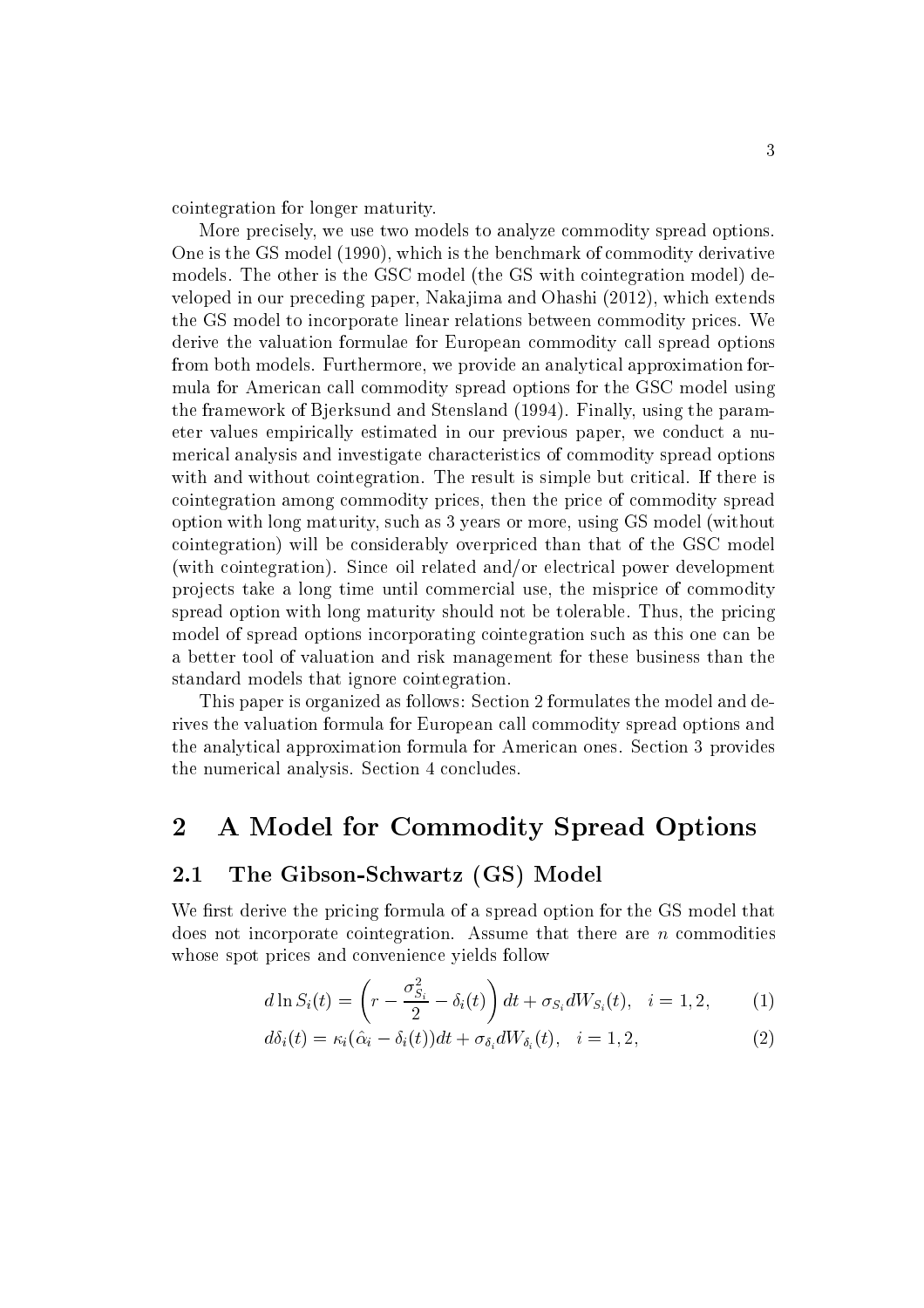under the risk-neutral probability. Here,  $r$  is the risk-free interest rate, which is assumed to be constant. Also,  $\sigma_{S_i}$ ,  $\kappa_i$ ,  $\hat{\alpha}_i$ , and  $\sigma_{\delta_i}$  are constant coefficients.  $W(t) = [W_{S_1}(t), ..., W_{S_n}(t), W_{\delta_1}(t), ..., W_{\delta_n}(t)]^{\top}$  is four-dimensional Brownian motion under the risk-neutral probability with

$$
dW_{S_i}(t)dW_{S_j}(t) = \rho_{S_iS_j}dt, dW_{S_i}(t)dW_{\delta_j}(t) = \rho_{S_i\delta_j}dt, dW_{\delta_i}(t)dW_{\delta_j}(t) = \rho_{\delta_i\delta_j}dt, \quad i, j = 1, 2
$$

We show the futures price on commodity  $i$  in closed-forms. Note that under the assumptions above, the spot price of commodity i is calculated as<sup>1</sup>

$$
S_i(T) = S_i(t) \exp{\{\hat{X}_i(t,T)\}},
$$
\n
$$
\hat{X}_i(t,T) = \left(r - \frac{\sigma_i^2}{2} - \hat{\alpha}_i\right)(T-t) + \frac{(\hat{\alpha}_i - \delta_i(t))}{\kappa_i}(1 - e^{-\kappa_i(T-t)}) + \sigma_{S_i}(W_{S_i}(T) - W_{S_i}(t)) - \frac{1}{\kappa_i}\sigma_{\delta_i}(W_{\delta_i}(T) - W_{\delta_i}(t)) + \int_t^T \frac{e^{-\kappa_i(T-s)}}{\kappa_i} \sigma_{\delta_i}dW_{\delta_i}(s).
$$
\n(3)

We denote  $E_t[\cdot]$  as expectation under the risk-neutral probability given  $\mathcal{F}_t$ . Using risk-neutrality and the property of moment generating function, we obtain the futures price of commodity  $i$  as follows.

**Proposition 2.1.** Assuming (1) and (2), the futures price of commodity i with maturity  $T$  at t is given by

$$
G_i(t,T) = E_t[S_i(T)]
$$
  
=  $S_i(t) \exp \left\{ \mu_{\hat{X}_i}(t,T) + \frac{\sigma_{\hat{X}_i}^2(t,T)}{2} \right\},$ 

 $where$ 

$$
\mu_{\hat{X}_i}(t,T) = E_t[\hat{X}_i(t,T)]
$$
  
= 
$$
\left(r - \frac{\sigma_{S_i}^2}{2} - \hat{\alpha}_i\right)(T-t) + \frac{(\hat{\alpha}_i - \delta_i(t))}{\kappa_i}(1 - e^{-\kappa_i(T-t)}).
$$

<sup>1</sup>See Gibson and Schwartz (1990), Bjerksund (1991), and Schwartz (1997) for deriva- $\,$ tion.

<sup>&</sup>lt;sup>2</sup>We assume a filtered probability space  $(\Omega, \mathcal{F}, \{\mathcal{F}_t\}_{t\geq 0}, P)$ .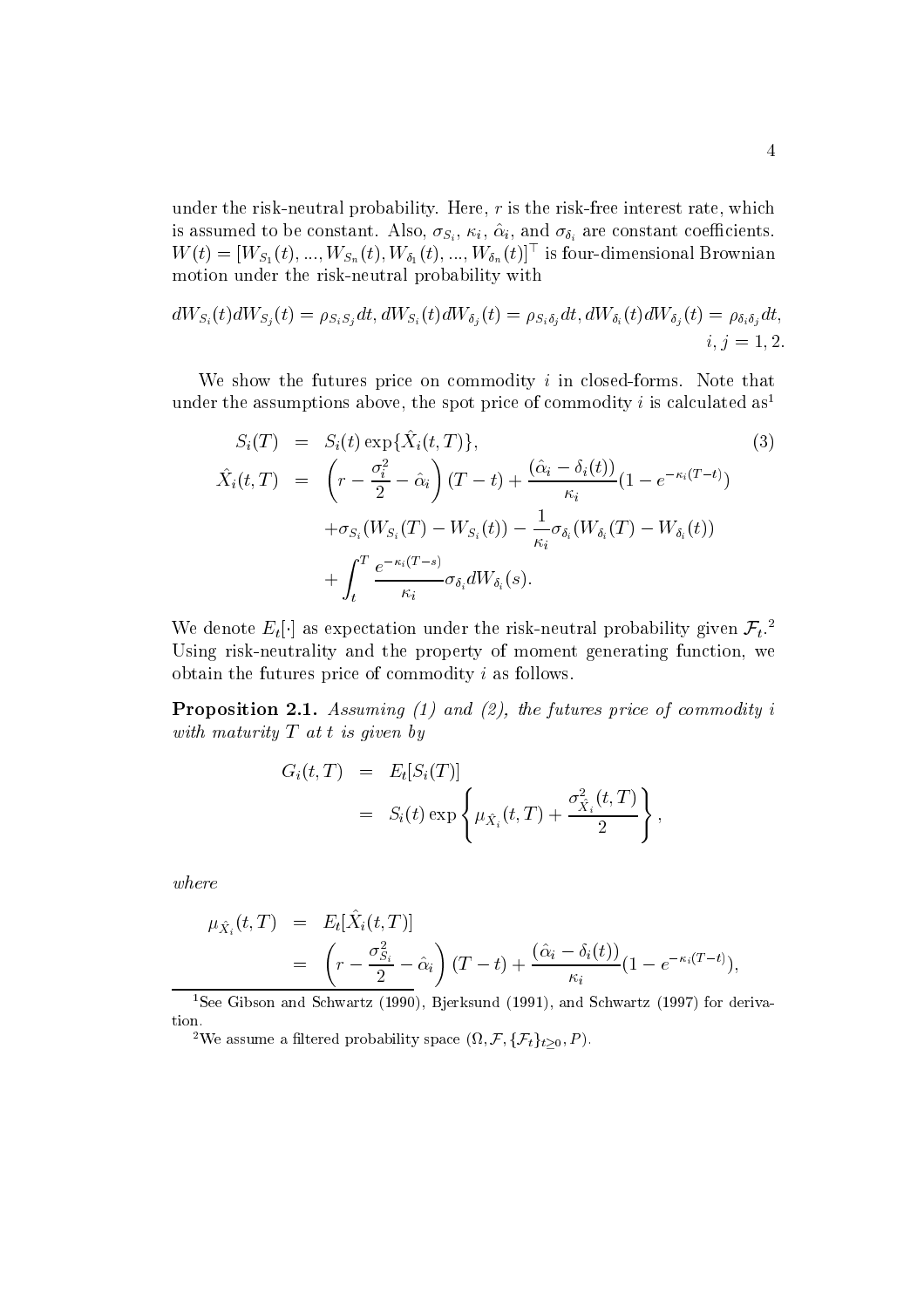and

$$
\sigma_{\hat{X}_i}^2(t,T) = E_t[(\hat{X}_i(t,T) - \mu_{\hat{X}_i}(t,T))^2]
$$
\n
$$
= \left(\sigma_{S_i}^2 + \frac{\sigma_{\delta_i}^2}{\kappa_i^2} - \frac{2\sigma_{S_i\delta_i}}{\kappa_i}\right)(T-t) + \frac{\sigma_{\delta_i}^2}{2\kappa_i^3}(1 - e^{-2\kappa_i(T-t)})
$$
\n
$$
+ 2\left(-\frac{\sigma_{\delta_i}^2}{\kappa_i^3} + \frac{\sigma_{S_i\delta_i}}{\kappa_i^2}\right)(1 - e^{-\kappa_i(T-t)}).
$$

*Proof.* See Bjerksund (1991).

A European call commodity spread option between commodities i and j with exercise price K and maturity  $T_0$  is a call option whose payoff at maturity is given by  $Max[h_iG_i - h_jG_j - K, 0]$  where  $h_i$  and  $h_j$  are constants and  $G_i$  and  $G_j$  are future prices at maturity. The price formula of this spread option is provided in the following proposition.

**Proposition 2.2.** Suppose that  $S_i(t)$  and  $\delta_i(t)$  follow (1) and (2), respectively. The prices of European call commodity spread options at t with exercise price  $K$ , where the maturities of the spread option, commodity i, and commodity j futures maturity are  $T_0$ ,  $T_i$ , and  $T_j$ , respectively, are given by

$$
C^{E}(K, G_{i}, G_{j}, t, T_{0}, T_{i}, T_{j})
$$
\n
$$
= h_{i}G_{i}(t, T_{i}) \exp\{-r(T_{0} - t)\}\
$$
\n
$$
\times \int_{-\infty}^{\infty} \Phi(d_{i}(x_{j}, K))
$$
\n
$$
\times n(x_{j} | \mu_{\hat{X}_{G_{j}}GS}(t, T_{0}, T_{j}) + \sigma_{\hat{X}_{G_{i}}\hat{X}_{G_{j}}GS}(t, T_{0}, T_{i}, T_{j}), \sigma_{\hat{X}_{G_{j}}GS}(t, T_{0}, T_{j}, T_{j}))dx_{j}
$$
\n
$$
-h_{j}G_{j}(t, T_{j}) \exp\{-r(T_{0} - t)\}\
$$
\n
$$
\times \int_{-\infty}^{\infty} \Phi(d(x_{j}, K))
$$
\n
$$
\times n(x_{j} | \mu_{\hat{X}_{G_{j}}GS}(t, T_{0}, T_{j}) + \sigma_{\hat{X}_{G_{j}}GS}(t, T_{0}, T_{j}, T_{j}), \sigma_{\hat{X}_{G_{j}}GS}(t, T_{0}, T_{j}, T_{j}))dx_{j}
$$
\n
$$
-Ke^{-r(T_{0}-t)} \int_{-\infty}^{\infty} \Phi(d(x_{j}, K)) n(x_{j} | \mu_{\hat{X}_{G_{j}}GS}(t, T_{0}, T_{j}), \sigma_{\hat{X}_{G_{j}}GS}(t, T_{0}, T_{j}, T_{j}))dx_{j},
$$

 $\Box$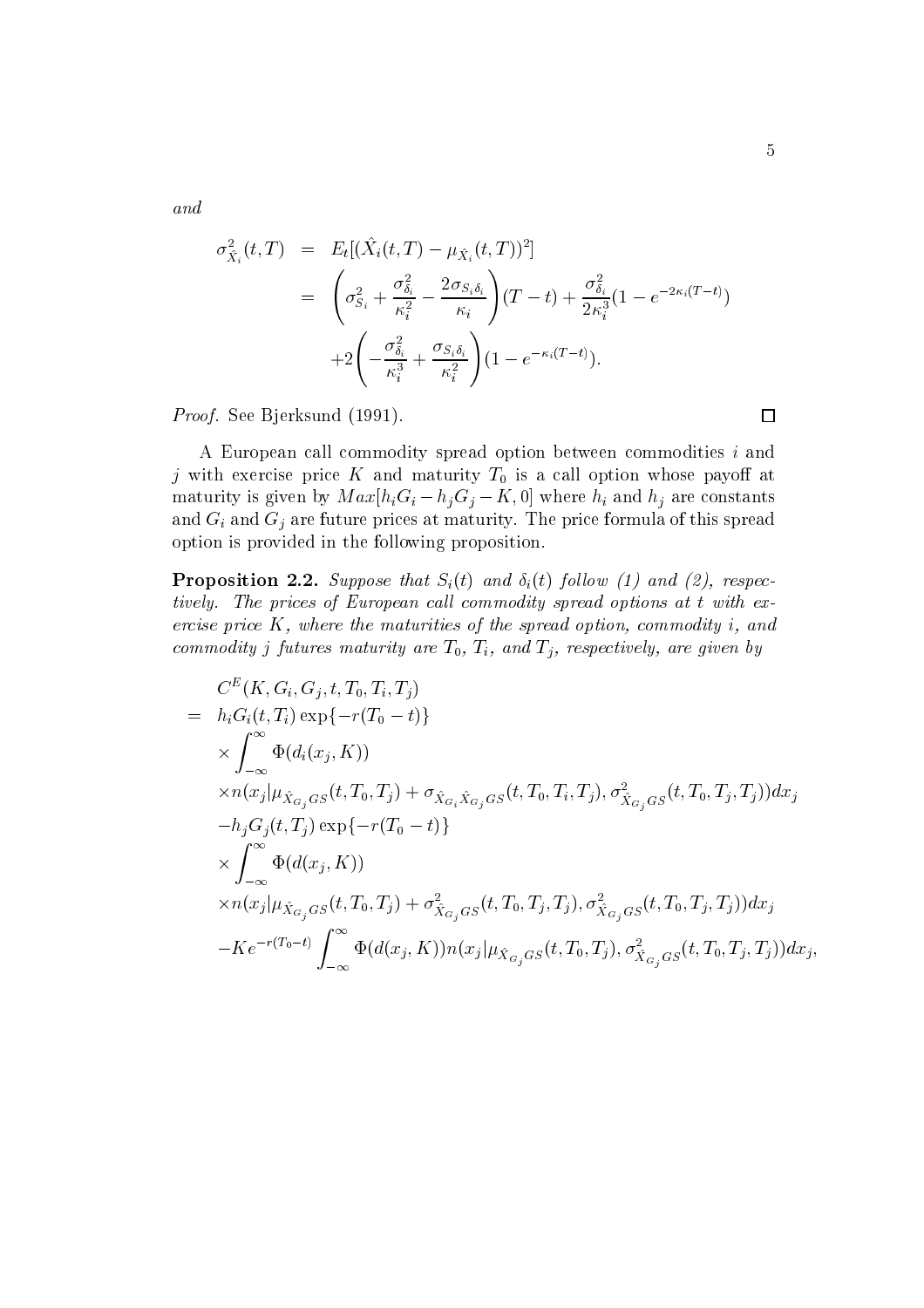$where$ 

$$
d(x_j, K) = -\frac{\ln(h_j G_j(t, T_j)e^{x_j} + K) - \ln(h_i G_i(t, T_i)) - \mu_{\hat{X}_{G_i}GS}(t, t_0, T_i)}{\sigma_{\hat{X}_{G_i}GS}(t, T_0, T_i, T_i) \sqrt{1 - \rho_{\hat{X}_{G_i} \hat{X}_{G_j}GS}(t, T_0, T_i, T_j)}} + \frac{\rho_{\hat{X}_{G_i} \hat{X}_{G_j}GS}(t, T_0, T_i, T_j) \sigma_{\hat{X}_{G_i}GS}(t, T_0, T_i, T_i) \frac{x_j - \mu_{\hat{X}_{G_j}GS}(t, T_0, T_i, T_j)}{\sigma_{\hat{X}_{G_i}GS}(t, T_0, T_i, T_i) \sqrt{1 - \rho_{\hat{X}_{G_i} \hat{X}_{G_j}GS}(t, T_0, T_i, T_j)}},
$$
\n
$$
d_i(x_j, K) = d(x_j, K) + \frac{\sigma_{\hat{X}_{G_i}GS}^2(t, T_0, T_i, T_i) - \rho_{\hat{X}_{G_i} \hat{X}_{G_j}GS}(t, T_0, T_i, T_j) \sigma_{\hat{X}_{G_i}GS}^2(t, T_0, T_i, T_j)}{\sigma_{\hat{X}_{G_i}GS}(t, T_0, T_i, T_i) \sqrt{1 - \rho_{\hat{X}_{G_i} \hat{X}_{G_j}GS}(t, T_0, T_i, T_j)}},
$$
\n
$$
\rho_{\hat{X}_{G_i} \hat{X}_{G_j}GS}(t, T_0, T_i, T_j) = \frac{\sigma_{\hat{X}_{G_i} \hat{X}_{G_j}GS}(t, T_0, T_i, T_j) \sigma_{\hat{X}_{G_i} \hat{X}_{G_j}GS}(t, T_0, T_i, T_j)}{\sigma_{\hat{X}_{G_i} \hat{X}_{G_j}GS}(t, T_0, T_i, T_j) \sigma_{\hat{X}_{G_i}GS}(t, T_0, T_i, T_j)},
$$

$$
\mu_{\hat{X}_{G_i}GS}(t,T) = E_t[\hat{X}_{G_i}(t,T)]
$$
  
\n
$$
= -\frac{1}{2} \left[ \sigma_{S_i}^2(T_0 - t) - \frac{1}{\kappa_i} (e^{-\kappa_i (T_i - T_0)} - e^{-\kappa_i (T_i - t)}) \right]
$$
  
\n
$$
-2 \frac{\sigma_{S_i \delta_i}}{\kappa_i} \left\{ \frac{T_0 - t}{\kappa_i^2} - \frac{2}{\kappa_i^3} (e^{-\kappa_i (T_i - T_0)} - e^{-\kappa_i (T_i - t)}) + \frac{1}{2\kappa_i^3} (e^{-2\kappa_i (T_i - T_0)} - e^{-2\kappa_i (T_i - t)}) \right\},
$$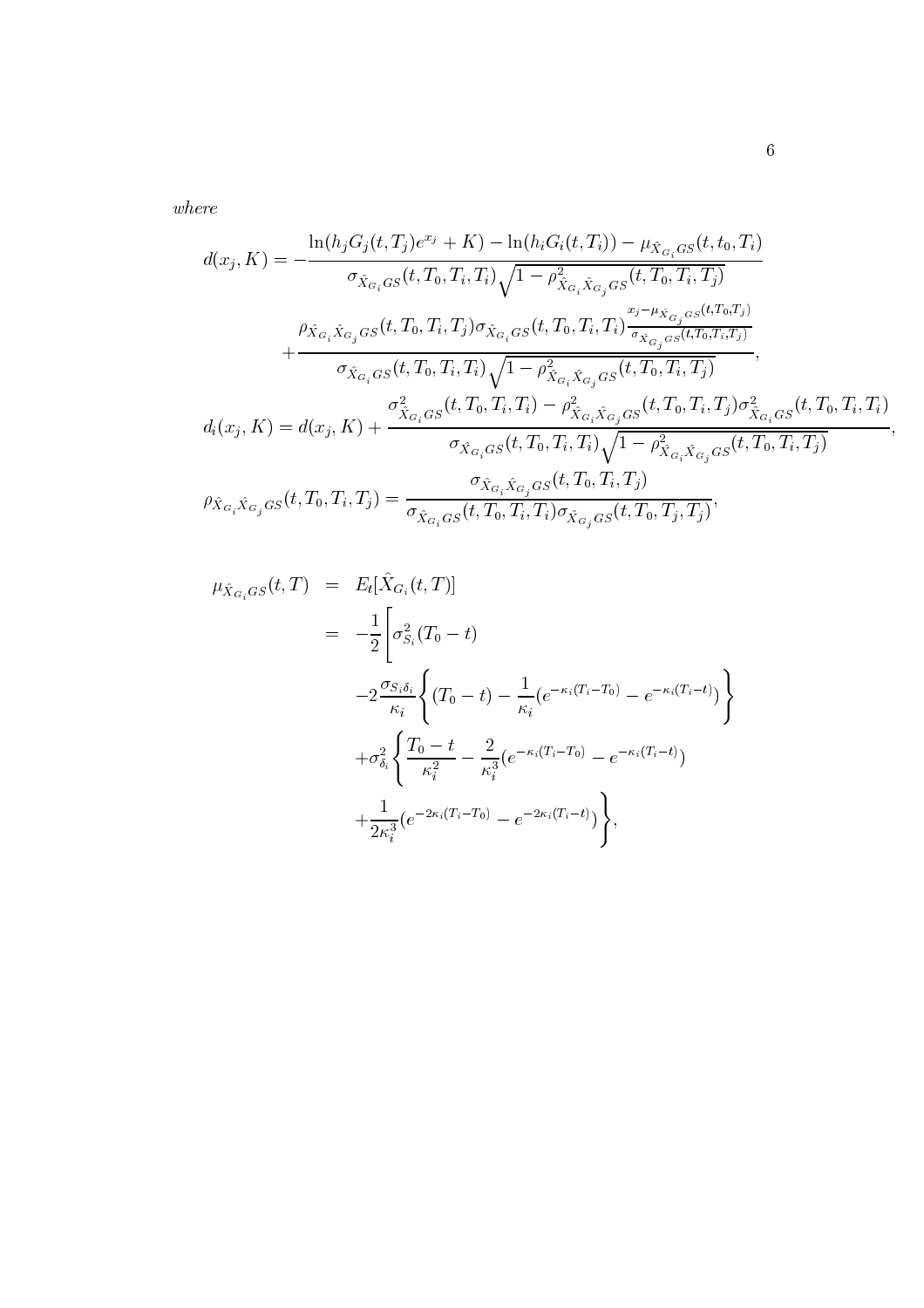and

$$
\sigma_{\hat{X}_{G_i}\hat{X}_{G_j}GS}(t,T) = E_t[(\hat{X}_{G_i}(t,T) - \mu_{\hat{X}_{G_i}}(t,T))^2]
$$
\n
$$
= \sigma_{S_i S_j}(T_0 - t)
$$
\n
$$
-\frac{\sigma_{S_i \delta_j}}{\kappa_j} \left\{ (T_0 - t) - \frac{1}{\kappa_j} (e^{-\kappa_j (T_j - T_0)} - e^{-\kappa_j (T_j - t)}) \right\}
$$
\n
$$
-\frac{\sigma_{\delta_i S_j}}{\kappa_i} \left\{ (T_0 - t) - \frac{1}{\kappa_i} (e^{-\kappa_i (T_i - T_0)} - e^{-\kappa_i (T_i - t)}) \right\}
$$
\n
$$
+\frac{\sigma_{\delta_i \delta_j}}{\kappa_i \kappa_j} \left\{ (T_0 - t) - \frac{1}{\kappa_i} (e^{-\kappa_i (T_i - T_0)} - e^{-\kappa_i (T_i - T_0)})
$$
\n
$$
-\frac{1}{\kappa_j} (e^{-\kappa_j (T_j - T_0)} - e^{-\kappa_j (T_j - t)})
$$
\n
$$
+\frac{1}{\kappa_i + \kappa_j} (e^{-\kappa_i (T_i - T_0) - \kappa_j (T_j - T_0)} - e^{-\kappa_i (T_i - t) - \kappa_j (T_j - t)}) \right\}
$$

We abbreviate  $\sigma_{\hat{X}_{G_i}\hat{X}_{G_i}GS}(t,T)$  as  $\sigma_{\hat{X}_{G_i}GS}^2(t,T)$ .

*Proof.* The proof is basically the same as the proof of proposition 2.4 in the Appendix. The only differences in that proof are the drifts  $\mu_{\hat{X}_{G_i}}$  and the volatilities  $\sigma_{\hat{X}_{G_i}\hat{X}_{G_j}}$  are  $\mu_{\hat{X}_{G_iG_S}}$  and  $\sigma_{\hat{X}_{G_i}\hat{X}_{G_jG_S}}$ , respectively.  $\Box$ 

Note that while Shimko (1994) derives the theoretical price of commodity spread options for futures with the same maturities, we allow them to have different maturities.<sup>3</sup>

#### $2.2$ The Gibson-Schwartz with cointegration (GSC) Model

We now introduce the GSC model developed by Nakajima and Ohashi (2012). As mentioned, the GSC model is an extension of the GS model and incorporates linear relations between log commodity prices. More precisely, we

<sup>&</sup>lt;sup>3</sup>Note also that since futures prices are equal to spot prices at maturity, the prices of European call options on futures spread are equal to those on spot spread when all maturities of the option and the underlying futures, i.e.,  $T_0 = T_i = T_j$ .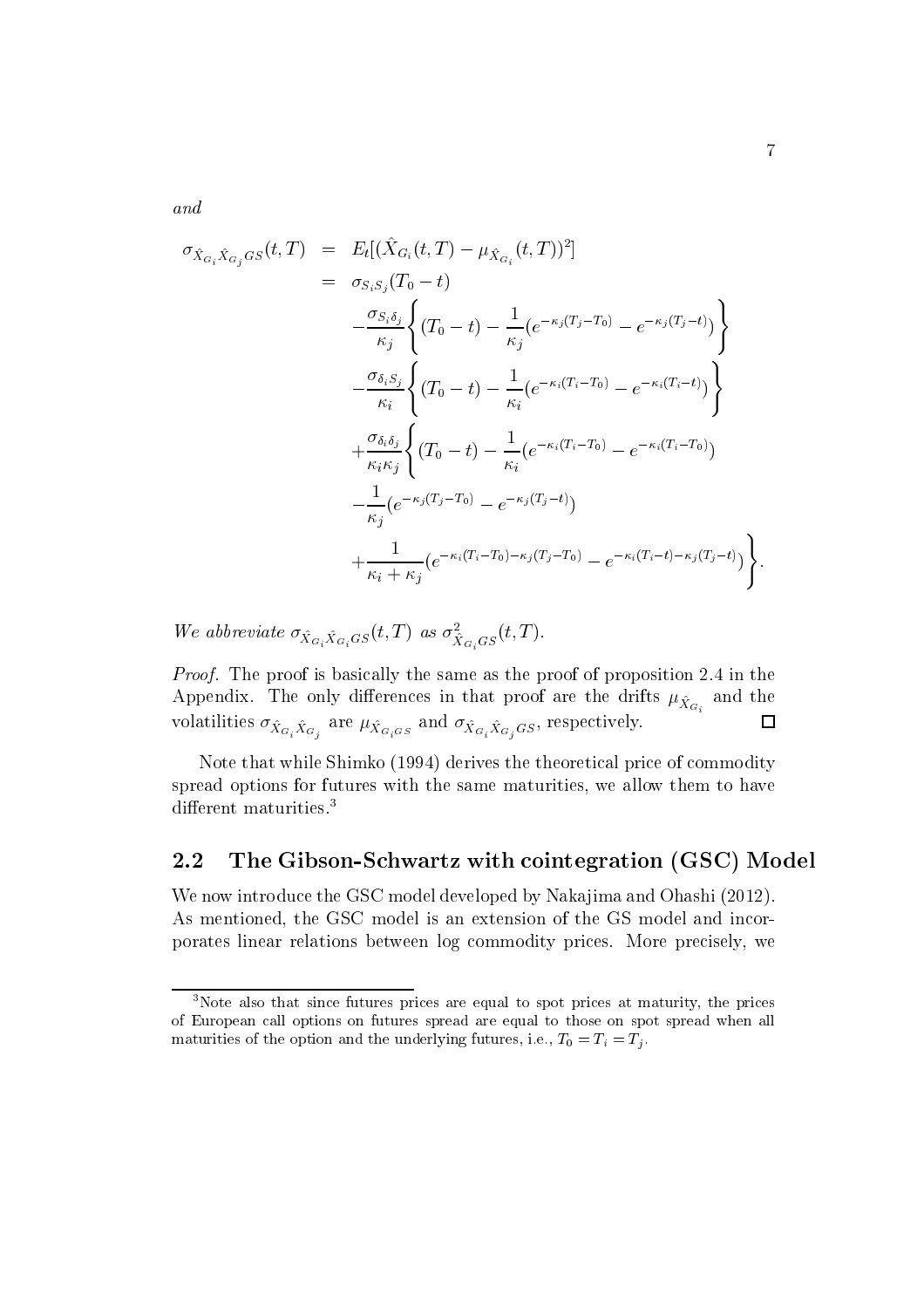assume that there are  $n$  commodities whose spot prices and convenience vields follow

$$
d\ln S_i(t) = \left(r - \frac{\sigma_{S_i}^2}{2} - \delta_i(t) + b_i z(t)\right) dt + \sigma_{S_i} dW_{S_i}(t),
$$
  
\n
$$
i = 1, ..., n,
$$
 (4)

$$
d\delta_i(t) = \kappa_i(\hat{\alpha}_i - \delta_i(t))dt + \sigma_{\delta_i}dW_{\delta_i}(t), \quad i = 1, \dots, n,
$$
 (5)

under the risk-neutral probability.<sup>4</sup>  $b_i$ ,  $\sigma_{S_i}$ ,  $\kappa_i$ ,  $\hat{\alpha}_i$ , and  $\sigma_{\delta_i}$  are constant coefficients.  $W(t) = [W_{S_1}(t), ..., W_{S_n}(t), W_{\delta_1}(t), ..., W_{\delta_n}(t)]^{\top}$  is 2n-dimensional Brownian motion under the risk-neutral probability with

$$
dW_{S_i}(t)dW_{S_j}(t) = \rho_{S_iS_j}dt, dW_{S_i}(t)dW_{\delta_j}(t) = \rho_{S_i\delta_j}dt, dW_{\delta_i}(t)dW_{\delta_j}(t) = \rho_{\delta_i\delta_j}dt, \quad i, j = 1, \dots, n
$$

We assume that the commodity prices are related linearly through

$$
z(t) = \mu_z + a_0 t + \sum_{i=1}^n a_i \ln S_i(t), \qquad (6)
$$

where  $\mu_z$ ,  $a_0$ , and  $a_i$ s are constants.<sup>5</sup> Assume that  $\ln S_i$  are cointegrated. Then by rearranging the equation as  $\ln S_1(t) = (-\mu_z - a_0 t - \sum_{i=2}^n a_i \ln S_i(t) +$  $z(t)/a_1$  (if  $a_1 \neq 0$ ),  $z(t)$  can be interpreted as an error term,  $a_i$  as cointegration vectors, and  $b_i$  as the adjustment speed of the error correction term.

We obtain the futures price under the GSC model as follows.

**Proposition 2.3.** Assuming  $(4)$ ,  $(5)$ ,  $(6)$ , the futures price of commodity at  $T_0$ , which matures at  $T_i$  is

$$
G_i(t,T) = e^{\mu_{X_i}(t,T) + \frac{\sigma_{X_i}^2(t,T)}{2}},
$$

<sup>&</sup>lt;sup>4</sup>Notice that while the GS model only concerns two sets of commodity prices and convenience yields, the GSC model may incorporate  $n$  sets of commodity prices and convenience vields linear relations.

 ${}^{5}$ Although we treat the case where there is only one linear relation between prices. i.e., the case with one-dimensional  $z(t)$ , we can extend the model to include several linear relations.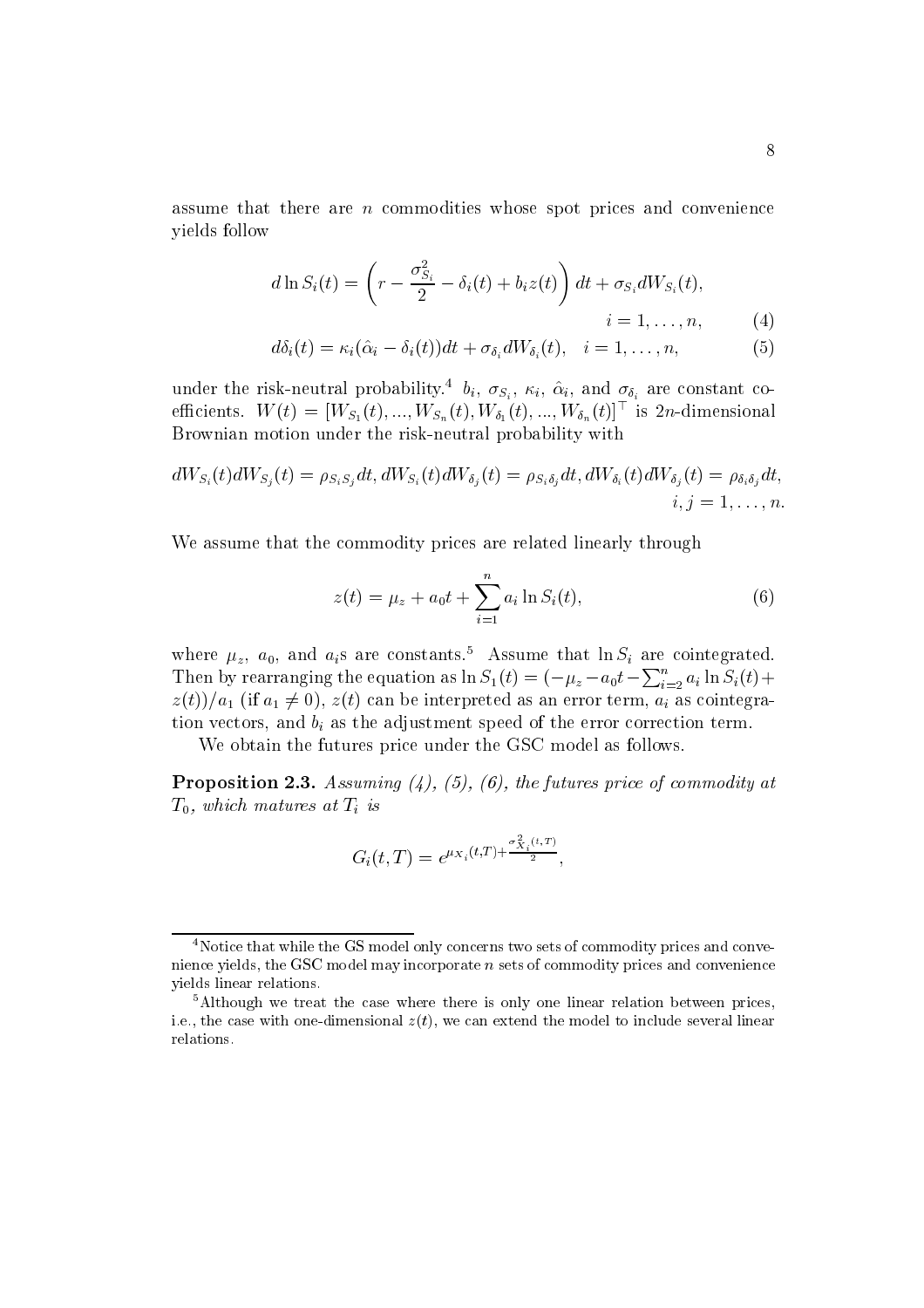where

$$
\beta_{S_i 0}(t) = r - \frac{\sigma_{S_i}^2}{2} + b_i \mu_z + b_i a_0 t,
$$
\n
$$
\beta_{S_i S_j} = b_i a_j,
$$
\n
$$
\beta_{S_i \delta_i} = -1,
$$
\n
$$
\beta_{\delta_i 0} = \kappa_i \hat{\alpha}_i,
$$
\n
$$
\beta_{\delta_i \delta_i} = -\kappa_i,
$$
\n
$$
\boldsymbol{\beta}_0(t) = [\beta_{S_1 0}(t), \cdots, \beta_{S_n 0}(t), \beta_{\delta_1 0}, \cdots, \beta_{\delta_n 0}]^\top,
$$
\n
$$
\beta = \begin{bmatrix}\n\beta_{S_1 S_1} & \cdots & \beta_{S_1 S_n} & \beta_{S_1 \delta_1} & 0 \\
\vdots & \ddots & \vdots & \ddots & \vdots \\
\beta_{S_n S_1} & \cdots & \beta_{S_n S_n} & 0 & \beta_{S_n \delta_n} \\
\vdots & \ddots & \vdots & \ddots & \vdots \\
\beta_{\delta_n \delta_1} & 0 & \cdots & \beta_{\delta_n \delta_n}\n\end{bmatrix},
$$

$$
\mu_{X_i}(t,T) = E_t[\ln S_i(T)]
$$
  
\n
$$
= \left[ e^{T\beta} \left\{ e^{-t\beta} \mathbf{X}(t) + \int_t^T e^{-s\beta} \beta_0(s) ds \right\} \right]_i,
$$
  
\n
$$
\sigma_{X_i X_j}(t,T) = E_t[(\ln S_i(T) - \mu_{X_i}(t,T))(\ln S_j(T) - \mu_{X_i}(t,T))]
$$
  
\n
$$
= \left[ \int_t^T (e^{(T-s)\beta}) \Sigma(e^{(T-s)\beta})^\top ds \right]_{ij},
$$

See Nakajima and Ohashi (2012) for the proof. We use the notation for expectation  $\mu_{X_{G_i}}(t, T_0, T_i) = E_t[X_{G_i}(t, T_0, T_i)]$  and covariance  $\sigma_{X_{G_i}X_{G_j}}(t, T_0, T_i, T_j) = E_t[(X_{G_i}(t, T_0, T_i) - \mu_{X_{G_i}}(t, T_0, T_i))(X_{G_j}(t, T_0, T_j) - \mu_{X_{G_j}}(t, T_0, T_j))]$ . These are calculated in the Appendix.

Let us now show the price formula for a European commodity spread option.

**Proposition 2.4.** Under the GSC model, the prices of the European call commodity spread option at  $t$  with exercise price  $K$ , where the maturites of spread option, commodity i, and commodity j futures are  $T_0$ ,  $T_i$ , and  $T_j$ ,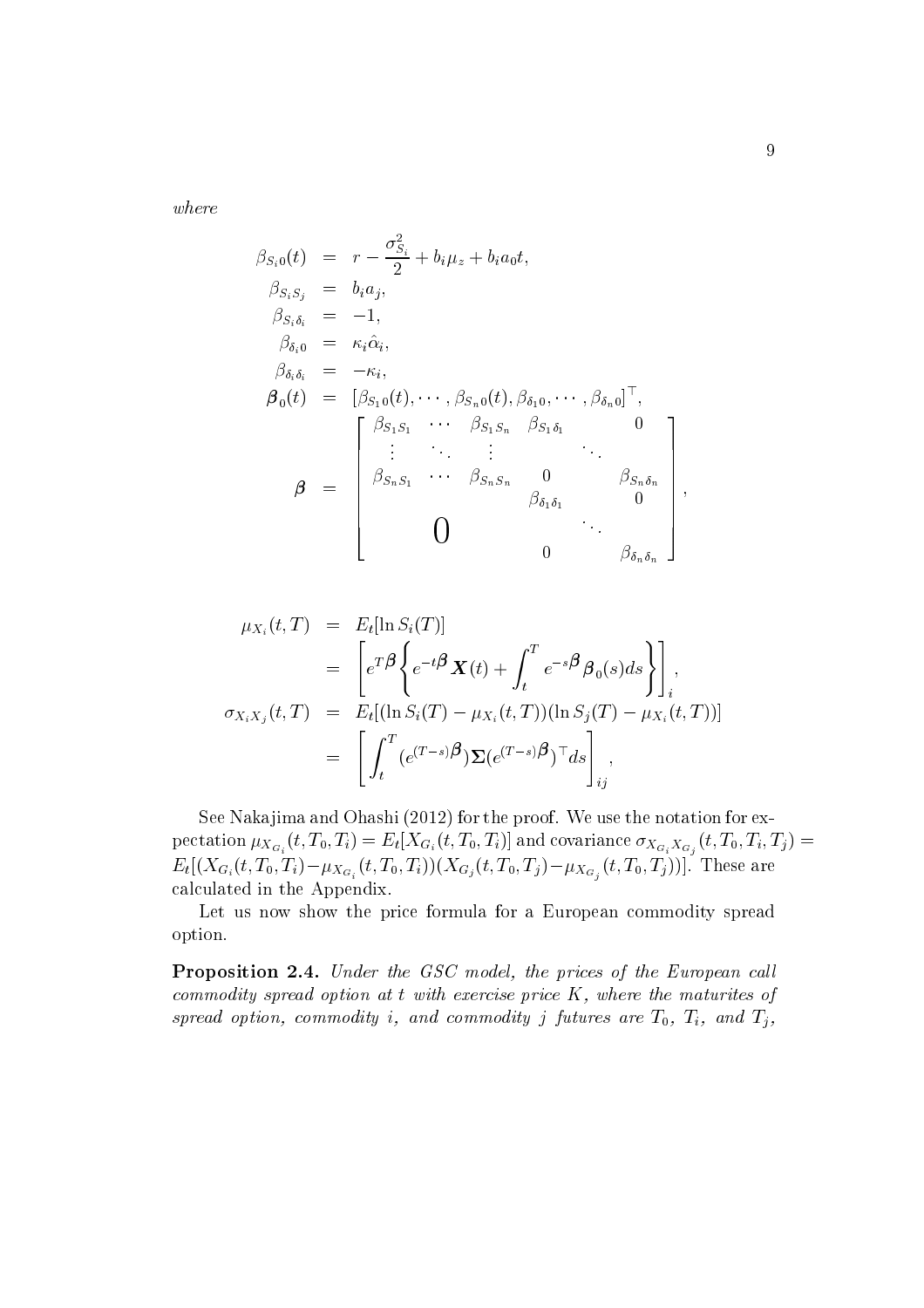respectively, are given by

$$
C^{E}(K, G_{i}, G_{j}, t, T_{0}, T_{i}, T_{j})
$$
\n
$$
= h_{i}G_{i}(t, T_{i}) \exp\{-r(T_{0} - t)\}\
$$
\n
$$
\times \int_{-\infty}^{\infty} \Phi(d_{i}(x_{j}, K)) n(x_{j} | \mu_{X_{G_{j}}}(t, T_{0}, T_{j}) + \sigma_{X_{G_{i}}X_{G_{j}}}(t, T_{0}, T_{i}, T_{j}), \sigma_{X_{G_{j}}}^{2}(t, T_{0}, T_{j}, T_{j})) dx_{j}
$$
\n
$$
-h_{j}G_{j}(t, T_{j}) \exp\{-r(T_{0} - t)\}\
$$
\n
$$
\times \int_{-\infty}^{\infty} \Phi(d(x_{j}, K)) n(x_{j} | \mu_{X_{G_{j}}}(t, T_{0}, T_{j}) + \sigma_{X_{G_{j}}}^{2}(t, T_{0}, T_{j}, T_{j}), \sigma_{X_{G_{j}}}^{2}(t, T_{0}, T_{j}, T_{j})) dx_{j}
$$
\n
$$
-Ke^{-r(T_{0} - t)} \int_{-\infty}^{\infty} \Phi(d(x_{j}, K)) n(x_{j} | \mu_{X_{G_{j}}}(t, T_{0}, T_{j}), \sigma_{X_{G_{j}}}^{2}(t, T_{0}, T_{j}, T_{j})) dx_{j},
$$

 $where$ 

$$
d(x_j, K) = -\frac{\ln(h_j e^{x_j} + K) - \ln h_i - \mu_{X_{G_i}}(t, t_0, T_i)}{\sigma_{X_{G_i}}(t, T_0, T_i, T_i) \sqrt{1 - \rho_{X_{G_i} X_{G_j}}^2(t, T_0, T_i, T_j)}} + \frac{\rho_{X_{G_i} X_{G_j}}(t, T_0, T_i, T_j) \sigma_{X_{G_i}}(t, T_0, T_i, T_i) \frac{x_j - \mu_{X_{G_j}}(t, T_0, T_j)}{\sigma_{X_{G_i}}(t, T_0, T_i, T_j)}}{\sigma_{X_{G_i}}(t, T_0, T_i, T_i) \sqrt{1 - \rho_{X_{G_i} X_{G_j}}^2(t, T_0, T_i, T_j)}},
$$
\n
$$
d_i(x_j, K) = d(x_j, K) + \frac{\sigma_{X_{G_i}}^2(t, T_0, T_i, T_i) - \rho_{X_{G_i} X_{G_j}}^2(t, T_0, T_i, T_j) \sigma_{X_{G_i}}^2(t, T_0, T_i, T_i)}{\sigma_{X_{G_i}}(t, T_0, T_i, T_i) \sqrt{1 - \rho_{X_{G_i} X_{G_j}}^2(t, T_0, T_i, T_j)}},
$$
\n
$$
\rho_{X_{G_i} X_{G_j}}(t, T_0, T_i, T_j) = \frac{\sigma_{X_{G_i} X_{G_j}}(t, T_0, T_i, T_j)}{\sigma_{X_{G_i}}(t, T_0, T_i, T_j) \sigma_{X_{G_j}}(t, T_0, T_j, T_j)},
$$

and  $\mu_{X_{G_i}}(t,T)$  and  $\sigma_{X_{G_i}X_{G_j}}(t,T)$  are in the Appendix. We abbreviate  $\sigma_{X_{G_i}X_{G_i}}(t,T)$ as  $\sigma_{X_{G_i}}^2(t,T)$ .

Proof. See the Appendix.

Since the spread options traded in the actual markets are the American type,<sup>6</sup> we also show an approximation formula for American commodity spread options. The derivation is in the Appendix.

 $\Box$ 

 $6A$  crack spread option such as heating oil/crude oil and RBOB gasoline/crude oil, which are traded on the NYMEX, are both American types.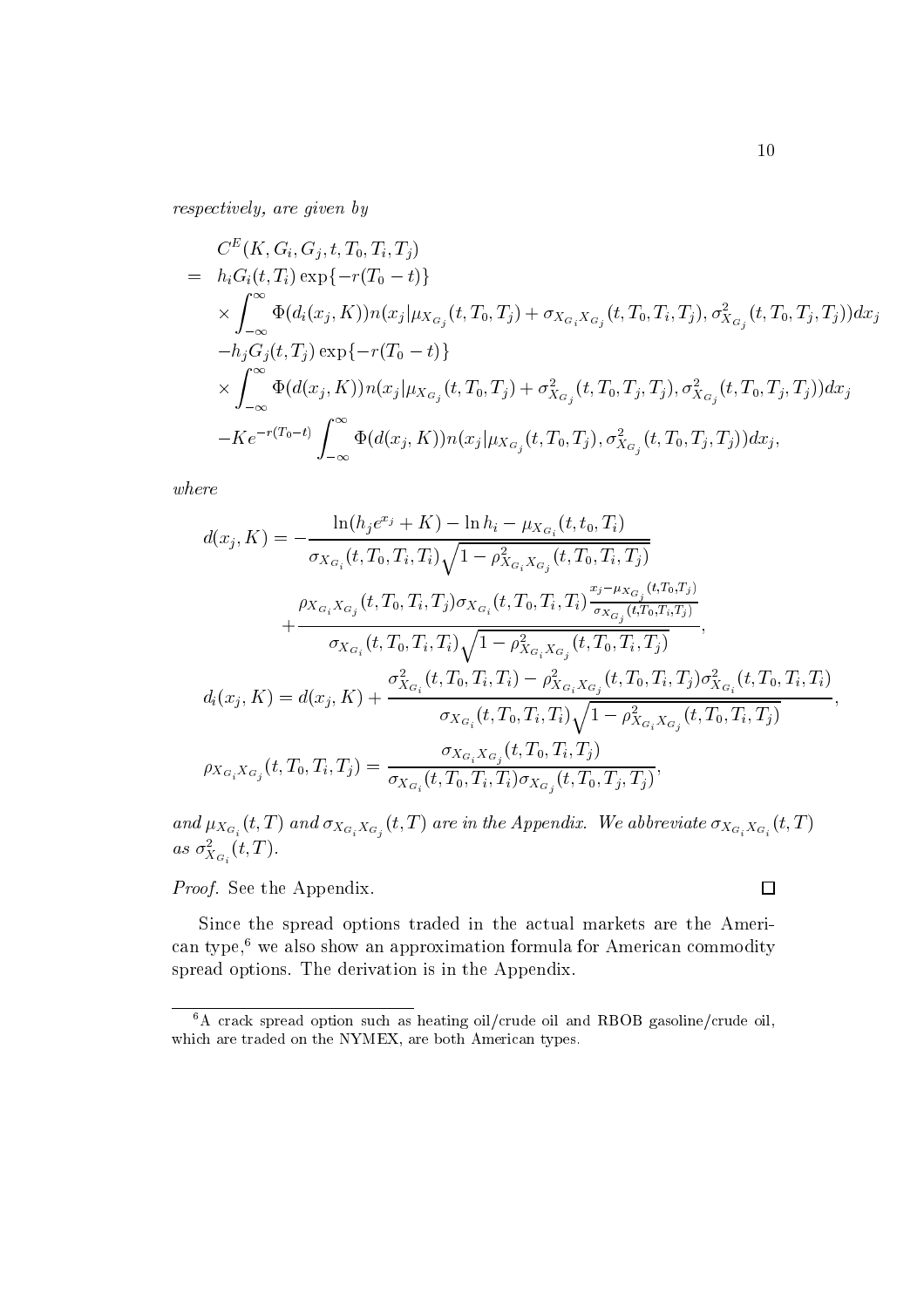Proposition 2.5. Under the GSC model, the price of the American call commodity spread option at  $t$  with exercise price  $K$ , where the maturities of spread option, commodity i and commodity j futures, are  $T_0$ ,  $T_i$ , and  $T_j$ ,  $respectively, is \ approximated \ as \ follows:$ 

$$
C^{A}(K, G_i, G_j, t, T_0, T_i, T_j) = C^{E}(K, G_i, G_j, t, T_0, T_i, T_j) + a^{A}(K, G_i, G_j, t, T_0, T_i, T_j; B^{c,s}),
$$

 $where$ 

$$
\begin{split}\na^{A}(K, G_{i}, G_{j}, t, T_{0}, T_{i}, T_{j}; B^{c,s}) \\
&\approx r \Bigg[ h_{i} \int_{t}^{T_{0}} \exp \Bigg\{-r(u - t) + \mu_{X_{G_{i}}}(t, u, T_{i}) + \frac{1}{2} \sigma_{X_{G_{i}}}^{2}(t, u, T_{i}, T_{i}) \Bigg\} \\
&\times \int_{-\infty}^{\infty} \Phi(de_{p2}(x_{j}, u, K)) \\
&\times n(x_{j}|\mu_{X_{G_{j}}}(t, u, T_{j}) + \sigma_{X_{G_{i}}X_{G_{j}}}(t, u, T_{i}, T_{j}), \sigma_{X_{G_{j}}}^{2}(t, u, T_{j}, T_{j})) dx_{j} du \\
&\quad - h_{j} \int_{t}^{T_{0}} \exp \Bigg\{-r(u - t) + \mu_{X_{G_{j}}}(t, u, T_{j}) + \frac{1}{2} \sigma_{X_{G_{j}}}^{2}(t, u, T_{j}, T_{j}) \Bigg\} \\
&\times \int_{-\infty}^{\infty} \Phi(de_{p1}(x_{j}, u, K)) \\
&\times n(x_{j}|\mu_{X_{G_{j}}}(t, u, T_{j}) + \sigma_{X_{G_{j}}}^{2}(t, u, T_{j}, T_{j}), \sigma_{X_{G_{j}}}^{2}(t, u, T_{j}, T_{j})) dx_{j} du \\
&\quad - K \int_{t}^{T_{0}} e^{-r(u - t)} \int_{-\infty}^{\infty} \Phi(de_{p1}(x_{j}, u, K)) \\
&\times n(x_{j}|\mu_{X_{G_{j}}}(t, u, T_{j}), \sigma_{X_{G_{j}}}^{2}(t, u, T_{j}, T_{j})) dx_{j} du \Bigg],\n\end{split}
$$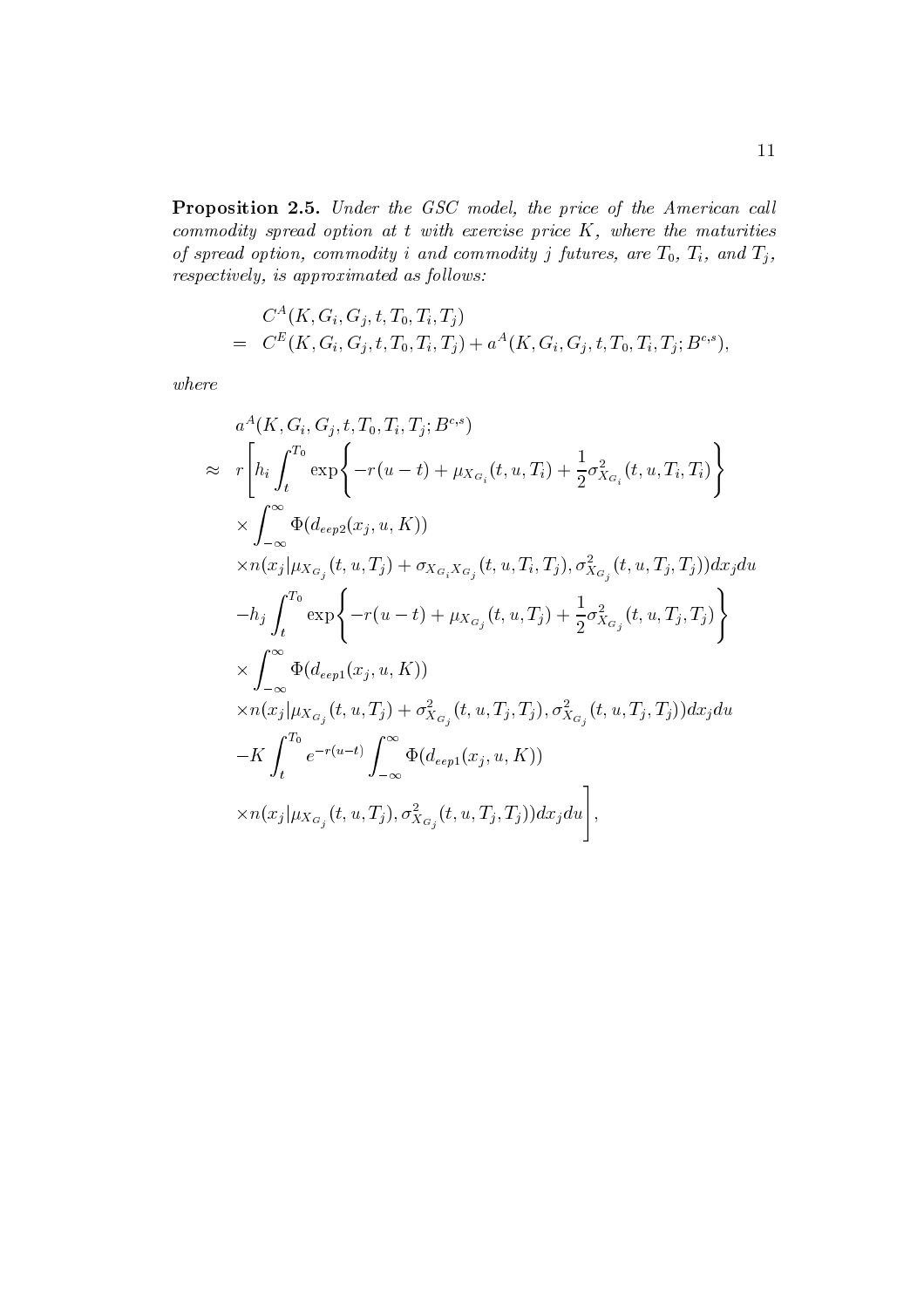and

$$
d_{eep1}(x_j, u, K) = -\frac{\ln(h_j B_j e^{x_j} + B_K K) - \ln h_i - \mu_{X_{G_i}}(t, u, T_i)}{\sigma_{X_{G_i}}(t, u, T_i) \sqrt{1 - \rho_{X_{G_i} X_{G_j}}^2(t, u, T_i, T_j)}} + \frac{\rho_{X_{G_i} X_{G_j}}(t, u, T_i, T_j) \sigma_{X_{G_i}}(t, u, T_i) \frac{x_j - \mu_{X_{G_j}}(t, u, T_j)}{\sigma_{X_{G_i}}(t, u, T_i, T_j)}}{\sigma_{X_{G_i}}(t, u, T_i) \sqrt{1 - \rho_{X_{G_i} X_{G_j}}^2(t, u, T_i, T_j)}},
$$
\n
$$
d_{eep2}(x_j, u, K) = d_{eep1}(x_j, u, K) + \frac{(1 - \rho_{X_{G_i} X_{G_j}}^2(t, u, T_i, T_j)) \sigma_{X_{G_i}}^2(t, u, T_i, T_i)}{\sigma_{X_{G_i}}(t, u, T_i) \sqrt{1 - \rho_{X_{G_i} X_{G_j}}^2(t, u, T_i, T_j)}}
$$

*Proof.* See the Appendix.

The formula is the same as that for the GS model. The only differences are drifts  $\mu_{X_{G_i}}$  and volatilities  $\sigma_{X_{G_i}X_{G_j}}$  are changed to  $\mu_{X_{G_i}G_S}$  and  $\sigma_{X_{G_i}X_{G_j}G_S}$ , respectively.

Note that the preceding models such as Shimko (1994) and Nakajima and Maeda (2007) did not consider the linear relations between prices. However, empirical analyses such as those of Malliaris and Urrutia (1996) and Girma and Paulson (1999) show evidence of cointegration. Therefore, the commodity spread option should be priced by incorporating the cointegration or more generally a linear relation between log commodity prices. The valuation formulae for European and American call options that we derive in this subsection incorporate linear relations between commodity prices. These linear relations are interpreted as equilibrium or long-term relationships. Thus, the valuation formulae derived in this subsection reflect the long-term equilibrium in derivative pricing.

Note that a commodity spread option is an option on two commodity prices such that the spread relation is fixed within the contract. However, this fixed spread relation may be different from the linear relation corresponding to, say, cointegration, which we cannot observe and need to estimate. Furthermore, such differences between the spread relation and the linear relation may affect the spread option price. Thus, in order to price a spread option. it is not appropriate to start by directly assuming a stochastic process that a commodity spread must satisfy. It is important to start by formulating the stochastic processes that the commodity prices satisfy with some linear relation, and then to derive the price of the spread option.

 $\Box$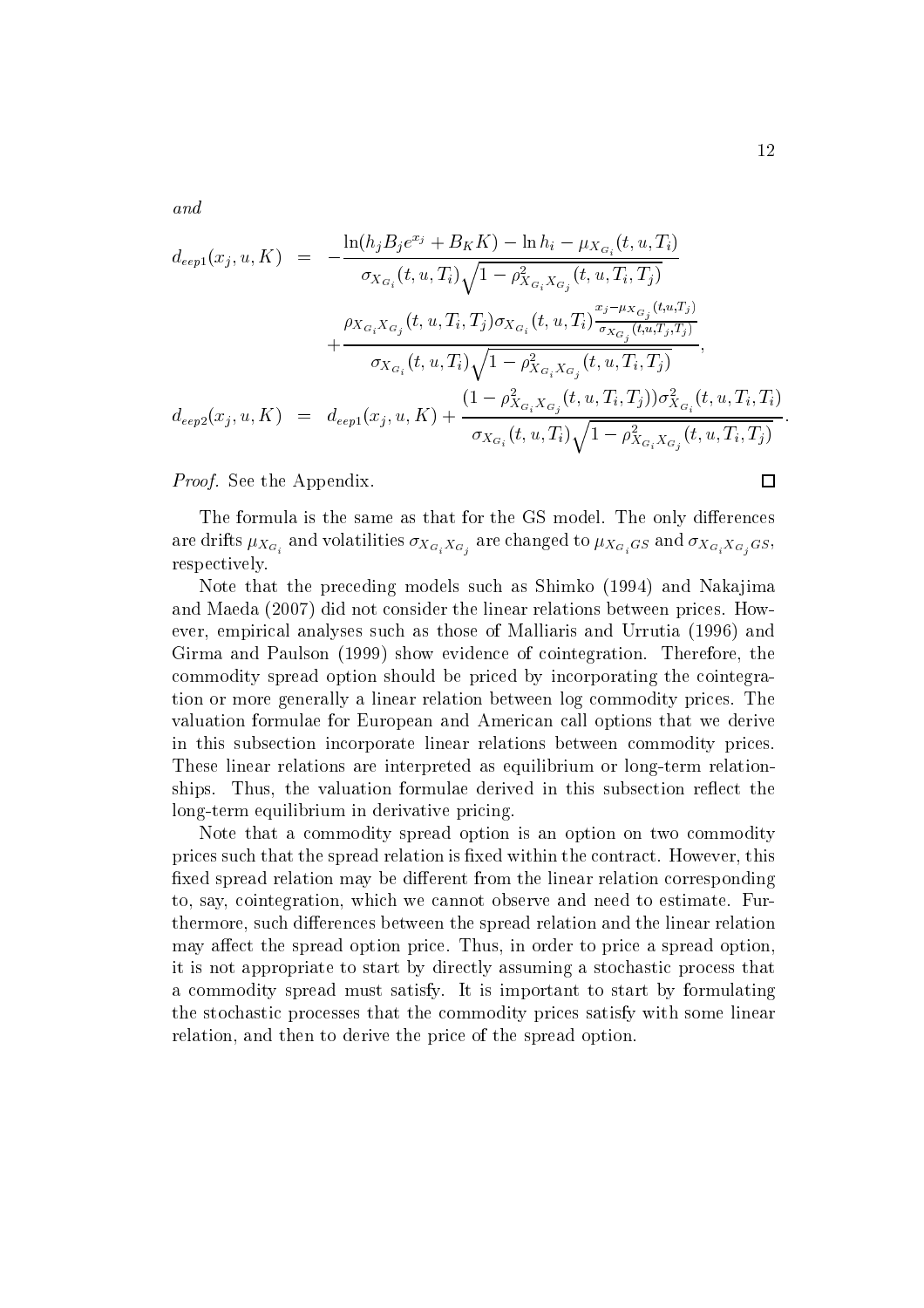#### 3 **Numerical Analysis**

In this section, we numerically analyze the valuation formula of a European commodity future spread option. We use the following parameter values for crude oil (commodity 1) and heating oil (commodity 2) as the benchmark. Those values are estimated in Nakajima and Ohashi (2012) using the NYMEX data from 1990 to 2010.<sup>7</sup>

$$
G_1(t, T_1) = 35, G_2(t, T_2) = 100,
$$
  
\n
$$
h_1 = 1, h_2 = 0.42,
$$
  
\n
$$
\sigma_{S_1} = 0.381896, \sigma_{S_2} = 0.406307, \sigma_{\delta_1} = 0.287109, \sigma_{\delta_2} = 0.699693,
$$
  
\n
$$
\rho_{S_1S_2} = 0.748660, \rho_{S_1\delta_1} = 0.767305, \rho_{S_1\delta_2} = 0.000072,
$$
  
\n
$$
\rho_{S_2\delta_1} = 0.628424, \rho_{S_2\delta_2} = 0.620154,
$$
  
\n
$$
\rho_{\delta_1\delta_2} = 0.165843,
$$
  
\n
$$
a_1 = -1.187431, a_2 = 1.000000, b_1 = -0.052615, b_2 = -0.356252
$$
  
\n
$$
\kappa_1 = 1.140883, \kappa_2 = 1.085038,
$$
  
\n
$$
T_0 = 1250/250, T_1 = 1256/250, T_2 = 1266/250,
$$
  
\n
$$
K = 3, r = 0.04.
$$

We examine the valuation of the spread option using the GSC model and GS model. The effect of linear relation, or cointegration under certain conditions. can be seen by comparing the GSC model with the GS model. Although the linear relation may include two or more commodity prices, here we assume that there are only two commodity prices in the linear relation.

Figure 1 illustrates the theoretical prices of commodity spread options on futures prices. We can see that the prices of the GSC model are lower than in the GS model. This is because the cointegrated prices tend to revert to satisfy the long-term relationship and hence do not diverge.

Sensitivities of commodity spread option prices to  $\sigma_{S_1}$  and  $\sigma_{S_2}$  are shown in Figure 2. The price calculated by the GSC model exhibits a u-shaped curve for both  $\sigma_{S_i}$ . Again, the prices of spread options obtained by the GSC model are lower than those in the GS model. This implies that the cointegration relation is in effect. That is, the long-term relationship force the commodity prices not to diverge.

 ${}^{7}h_1 = 1$  and  $h_2 = 0.42$  are taken from the NYMEX crack spread between WTI crude oil and heating oil. Note that the payoff of this call spread option at maturity is  $Max[h_2G_2$  $h_1G_1 - K, 0].$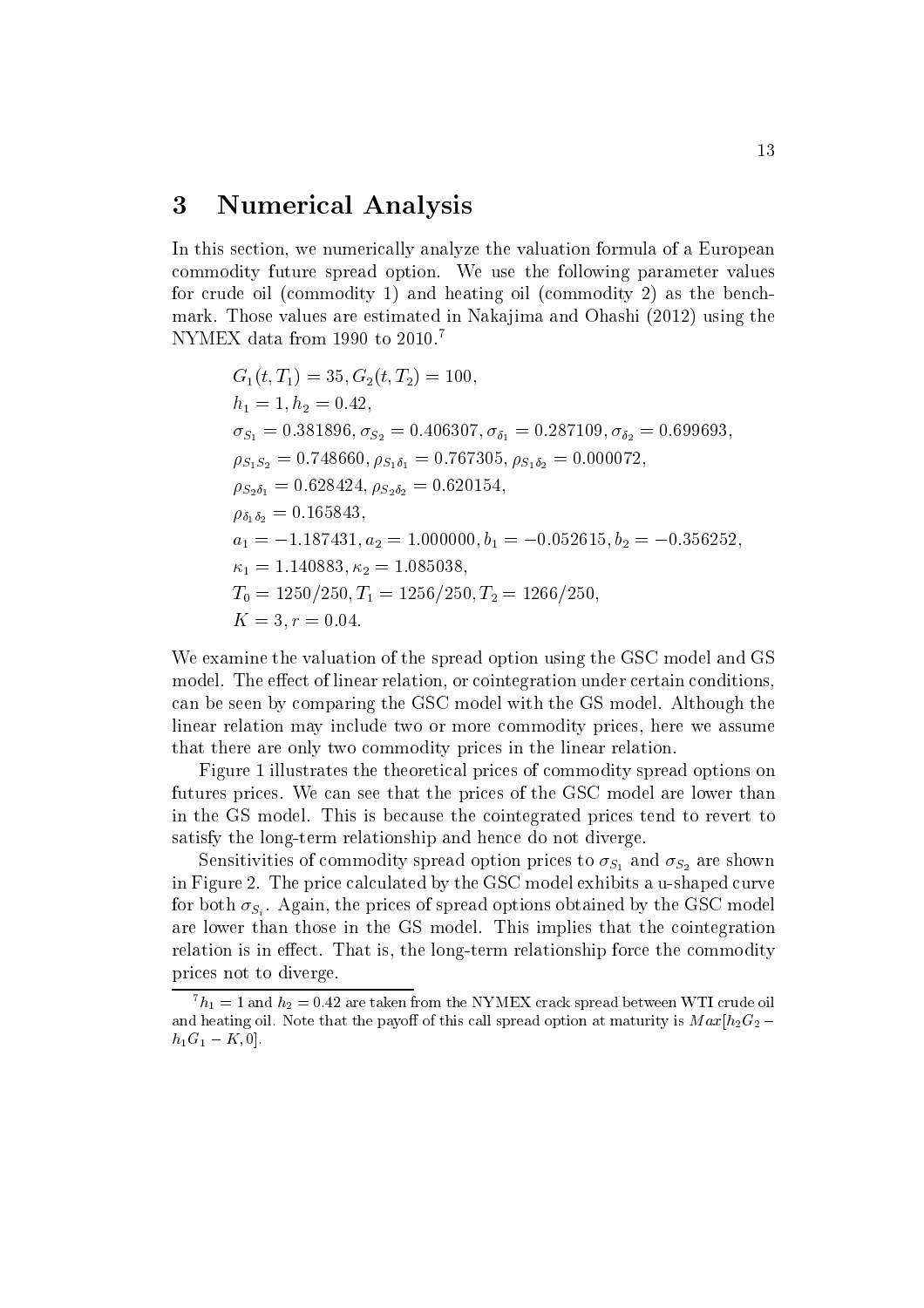Figure 1: Sensitivity of commodity spread option to future prices. The lower surface depicts the prices of commodity spread options obtained by the GSC model and the upper surface depicts the prices obtained by the GS model.

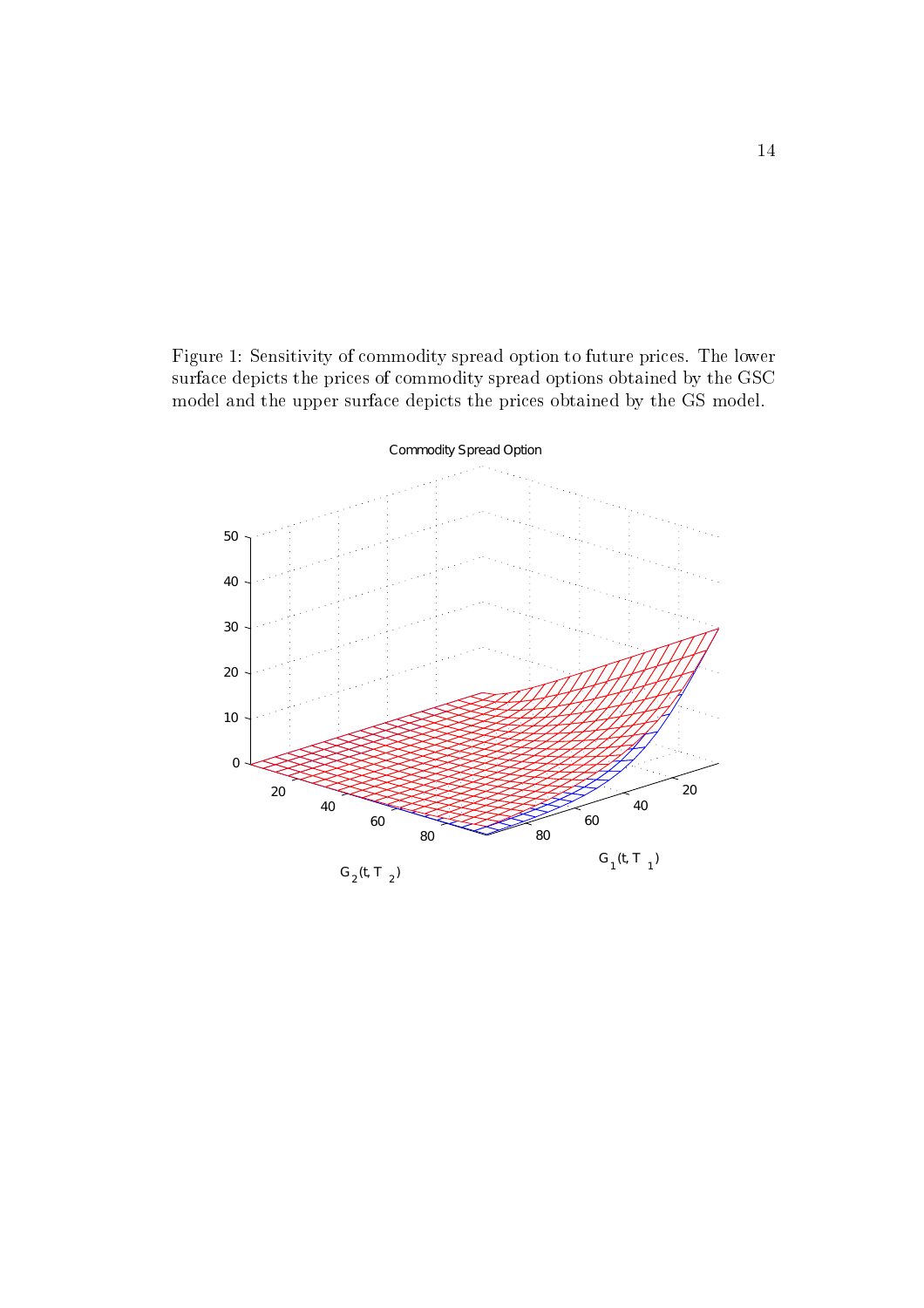Figure 2: Sensitivity of commodity spread option to  $\sigma_{S_1}$  and  $\sigma_{S_2}$ . The solid line shows the prices of commodity spread options obtained by the GSC model and the dashed line shows the prices by the GS model.



In Figure 3, we report the sensitivity of commodity spread option prices with respect to  $b_1$  and  $b_2$ . For  $b_1$ , the price exhibits a bell-shaped curve. There is a point where the price by the GSC model become larger than that of the GS model. This point is near the value where  $b(=b_1a_1+b_2a_2)$ become positive which means that the GSC model is not cointegrated.<sup>8</sup> Also  $b_1$  have effect to the volatility of future price in a non-linear manner.<sup>9</sup> As  $|b_2|$ increases (i.e., as  $b_2$  decreases), the commodity spread option price decreases. The higher the absolute value of adjustment parameters is, the more quickly the spot price reverts to its long-term equilibrium level. In our setting, this reduces the spread and hence the price of spread option decreases. Again there is a point where the price by the GSC model become larger than that of the GS model which is occurs at the point where the value b become positive.

Figure 4 shows the sensitivity to  $\kappa_i$ . Here again, the prices calculated by the GSC model are lower than those of the GS model. The price in sensitivity analysis of  $\kappa_2$  seems to converge to a certain level. For  $\kappa_1$ , the result imply that the prices of commodity spread option calculated by the GSC model may have already converged.

Finally, and most importantly Figure 5 shows the sensitivity of prices to

<sup>&</sup>lt;sup>8</sup>For the GSC model to be cointegrated, we need  $b < 0$ . This is discussed in Nakajima and Ohashi (2012).

 ${}^{9}$ See equation (8).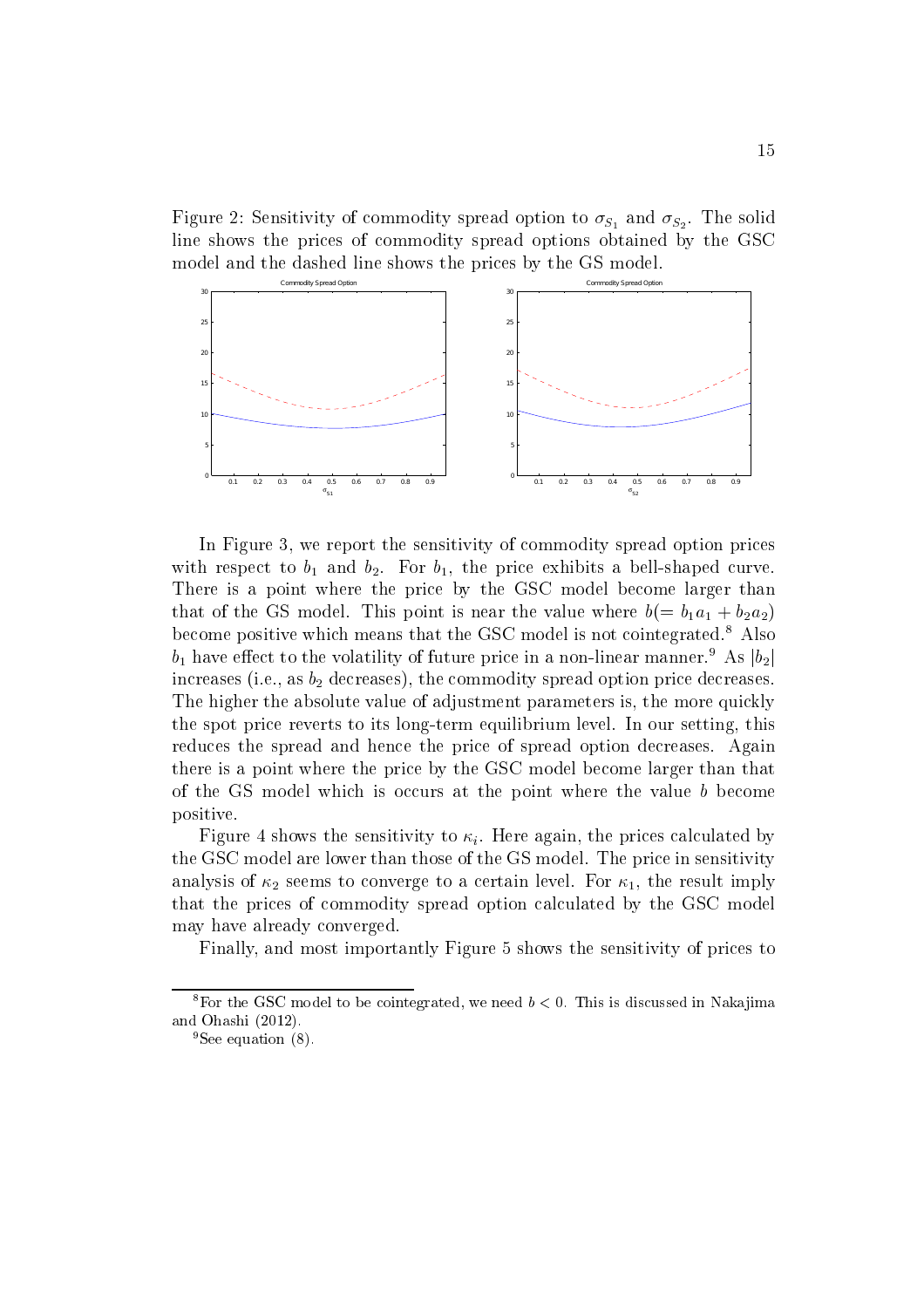Figure 3: Sensitivity of commodity spread option to  $b_1$  and  $b_2$ . The solid line shows the prices of commodity spread options obtained by the GSC model and the dashed line shows the prices by the GS model.



Figure 4: Sensitivity of commodity spread option to  $\kappa_1$  and  $\kappa_2.$  The solid line shows the prices of commodity spread options obtained by the GSC model and the dashed line shows the prices by the GS model.

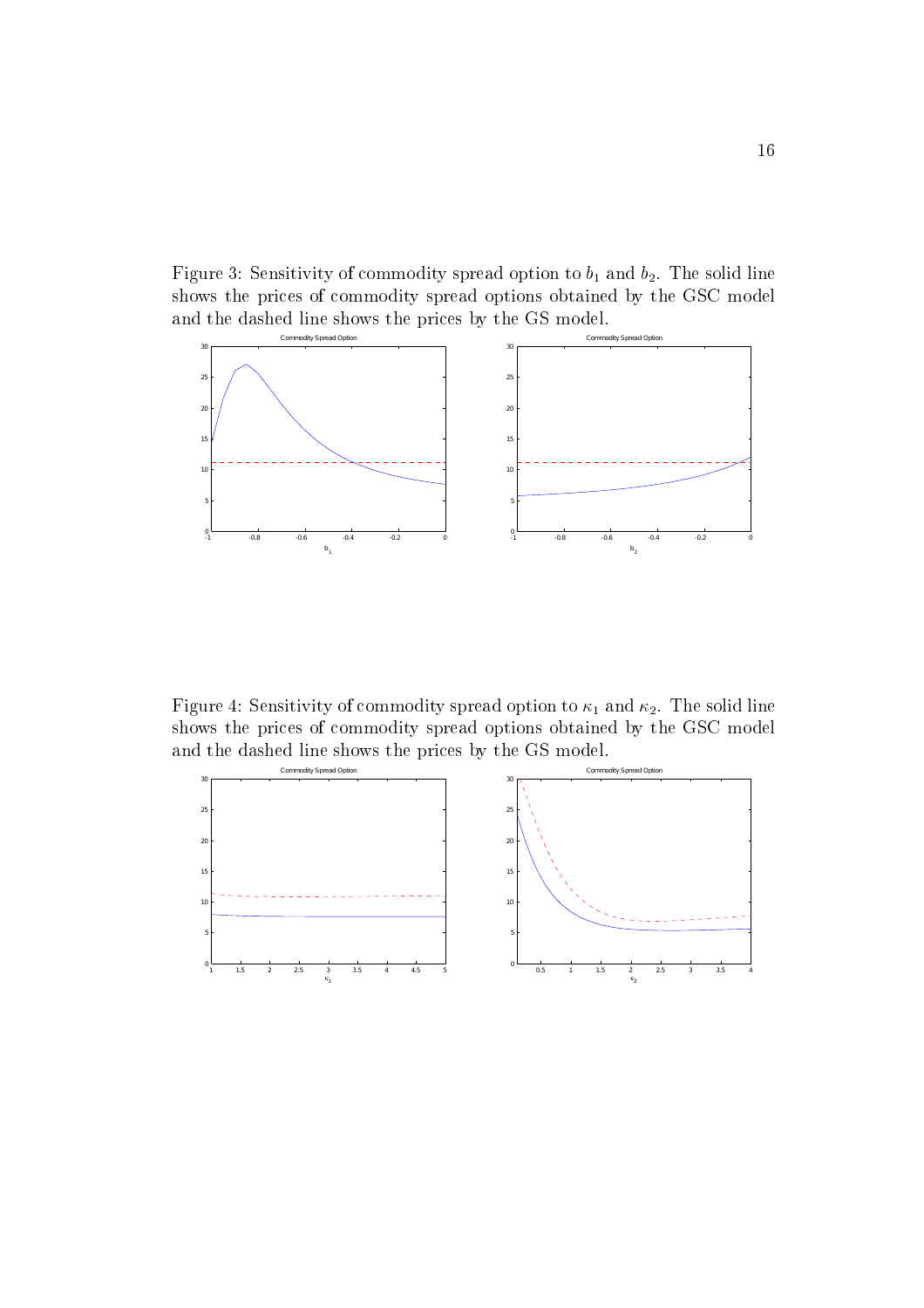maturity. For GSC model, the option price have a inversed u-shaped curve. On the other hand, the option price by the GS model rises as maturity becomes longer. Notice that the longer the maturity is, the larger is the difference between the prices obtained by the GSC model and those of the GS model. The price obtained by the GSC model is about 1.5 time larger than those of the GS model when the maturity is around 6 years. This is because the cointegration relation prevents the commodity prices from diverging and hence makes the value of commodity spread options lower for longer maturities.

This result has imporant implication. That is, if cointegration exists, the GS model overprices the commodity spread option especially with longer maturities. Since the long-term commodity derivatives are often considered as useful tools to hedge risk against long-term projects such as large-scale oil refinery developments, it may be more appropriate to use the GSC model that incorporates cointegration rather than the GS model when pricing long-term derivatives.

#### $\overline{4}$ Conclusion

In this paper, we derive a valuation formula for European call commodity spread options and an analytical approximation formula of American call commodity spread options when commodity prices are cointegrated based on the GSC model developed by Nakajima and Ohashi (2012). We also derive the valuation formulae of commodity spread options for the GS model, which does not take account of cointegration, and compare the results for the GS and the GSC models.

With numerical analysis using the parameter values estimated in Nakaiima and Ohashi (2012), we show that the prices of the commodity spread options given by the GSC model are lower than those of the GS model in most cases. This is because cointegrated commodity prices tend to revert to the long-term equilibrium level and hence do not diverge, which lowers the spread and hence the value of the spread option. The GSC model captures this phenomenon.

We also analyze the sensitivities of the commodity spread option price to the change of several parameter values. Among them, we find that as the maturity becomes longer, the difference between the price obtained by the GS model and that by the GSC model becomes larger, where the former is larger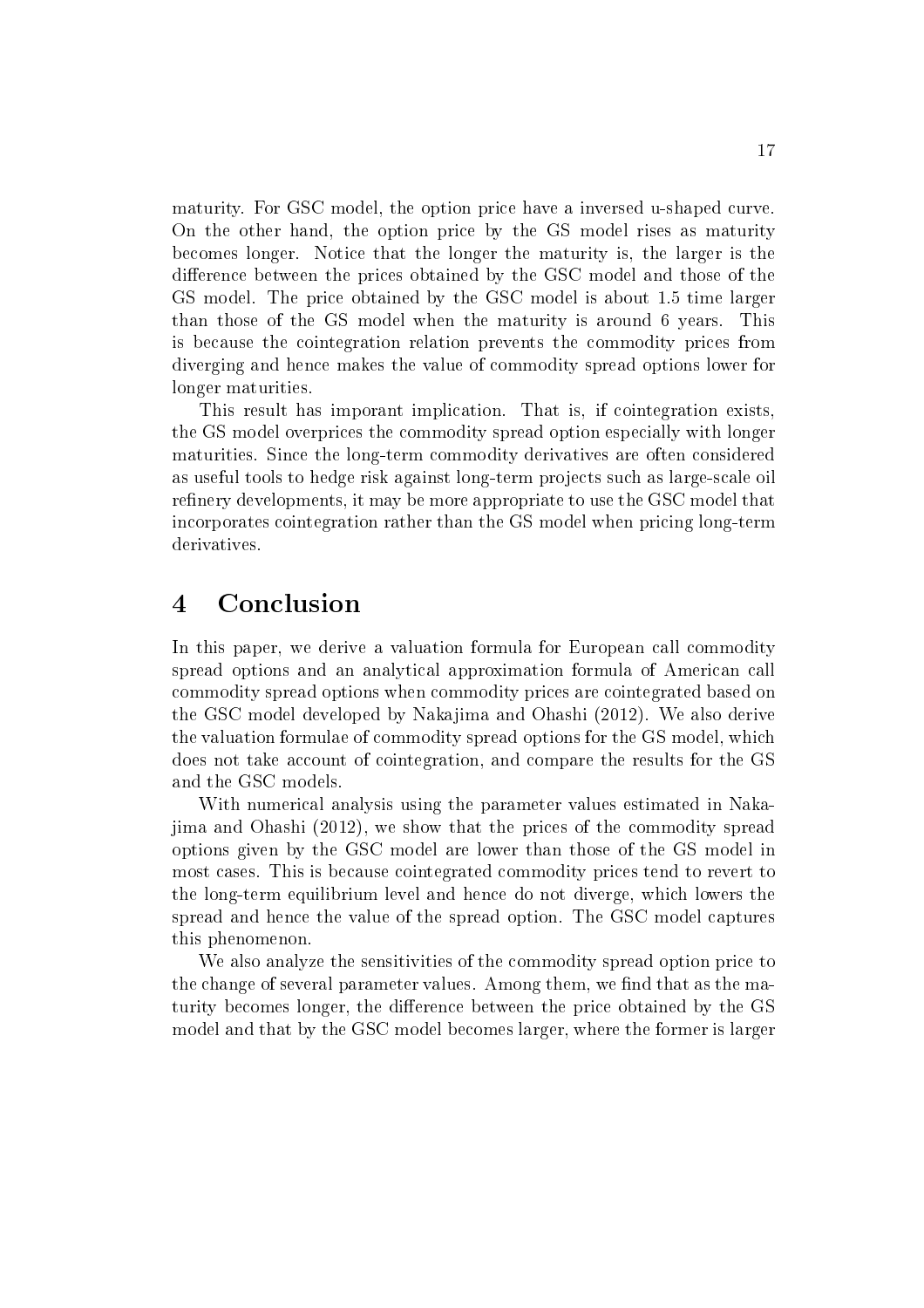Figure 5: Sensitivity of commodity spread option to maturity. The solid line shows the prices of commodity spread options obtained by the GSC model and the dashed line shows the prices by the GS model.

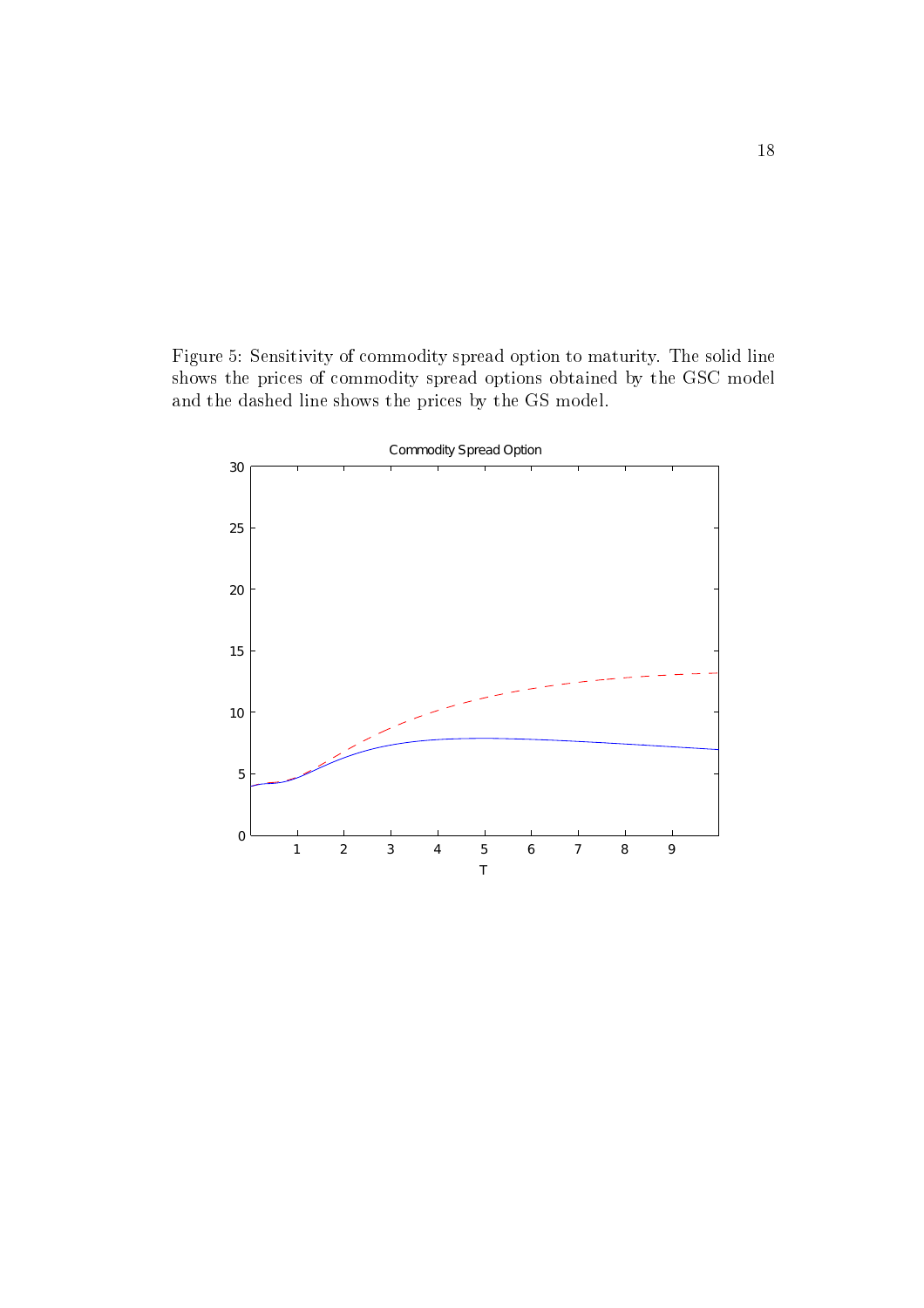than the latter. This is again because the cointegration relation prevents the commodity prices from diverging. However, we also find that for shorter maturity, the spread of price options obtained by the GS model is smaller than that of the GSC model, which is consistent with Casassus, Liu, and Tang (2013). This implies that the GS model may overprice the commodity spread options for the longer maturity without taking account of cointegration. Since the long-term commodity derivatives are often considered as useful tools to hedge risk against long-term projects such as large-scale oil refinery developments, it may be more appropriate to use the GSC model that incorporates cointegration rather than the GS model when pricing long-term derivatives.

For future studies, further empirical analysis of derivative pricing that takes account of cointegration seems promising. In addition, it is interesting to see how cointegration affects prices of other types of derivatives such as a basket option, which is a generalization of a spread option. Incorporating other economic factors into the model, such as foreign exchange and/or interest rates also seems an important direction for future research.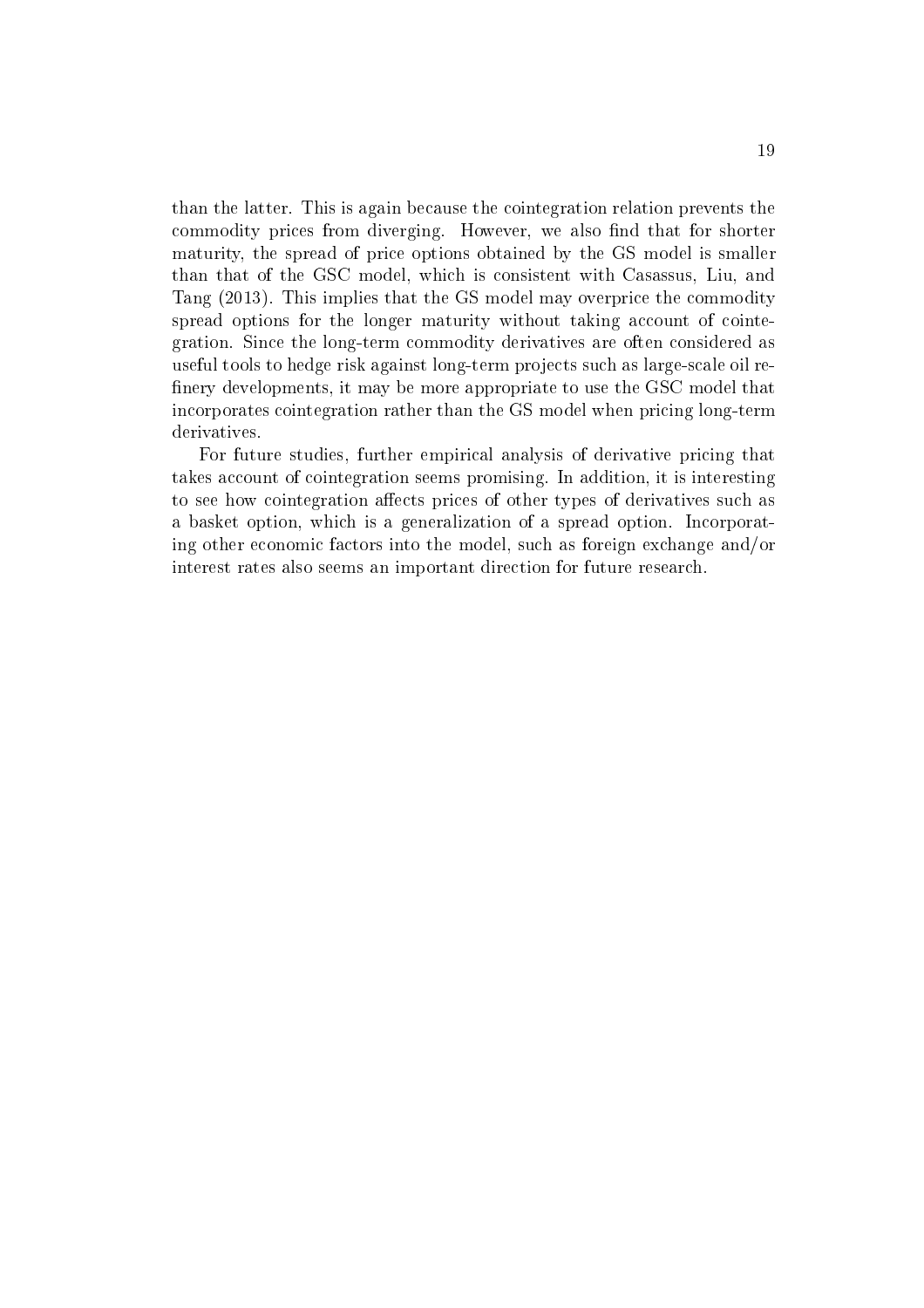### Appendices  $\overline{5}$

## Expectation and Covariances of Log Futures Re- $5.1$ turn

In this subsection, we derive the futures price and expectation value and covariance of log futures return. We use the future price equation written in terms of spot price and derive the future price process using Ito's lemma written in terms of futures price. This price process can be explicitly written in terms of futures price levels. Finally, we calculate the expectation and covariance of stochastic terms of futures price using properties of stochastic calculus.

Note that futures price in terms of spot price is  $10$ 

$$
G_i(t,T) = e^{\mu_{X_i}(t,T) + \frac{\sigma_{X_i}^2(t,T)}{2}},
$$

where

$$
\beta_{S_i0}(t) = r - \frac{\sigma_{S_i}^2}{2} + b_i \mu_z + b_i a_0 t,
$$
  
\n
$$
\beta_{S_i S_j} = b_i a_j,
$$
  
\n
$$
\beta_{S_i \delta_i} = -1,
$$
  
\n
$$
\beta_{\delta_i 0} = \kappa_i \hat{\alpha}_i,
$$
  
\n
$$
\beta_{\delta_i \delta_i} = -\kappa_i,
$$
  
\n
$$
\beta_0(t) = [\beta_{S_10}(t), \cdots, \beta_{S_n0}(t), \beta_{\delta_1 0}, \cdots, \beta_{\delta_n 0}]^\top,
$$
  
\n
$$
\beta = \begin{bmatrix}\n\beta_{S_1 S_1} & \cdots & \beta_{S_1 S_n} & \beta_{S_1 \delta_1} & 0 \\
\vdots & \ddots & \vdots & \ddots & \vdots \\
\beta_{S_n S_1} & \cdots & \beta_{S_n S_n} & 0 & \beta_{S_n \delta_n} \\
\vdots & \ddots & \vdots & \ddots & \vdots \\
\beta_{\delta_n \delta_1} & 0 & \beta_{\delta_n \delta_n}\n\end{bmatrix},
$$

 $10$ See Nakajima and Ohashi (2012) for derivation.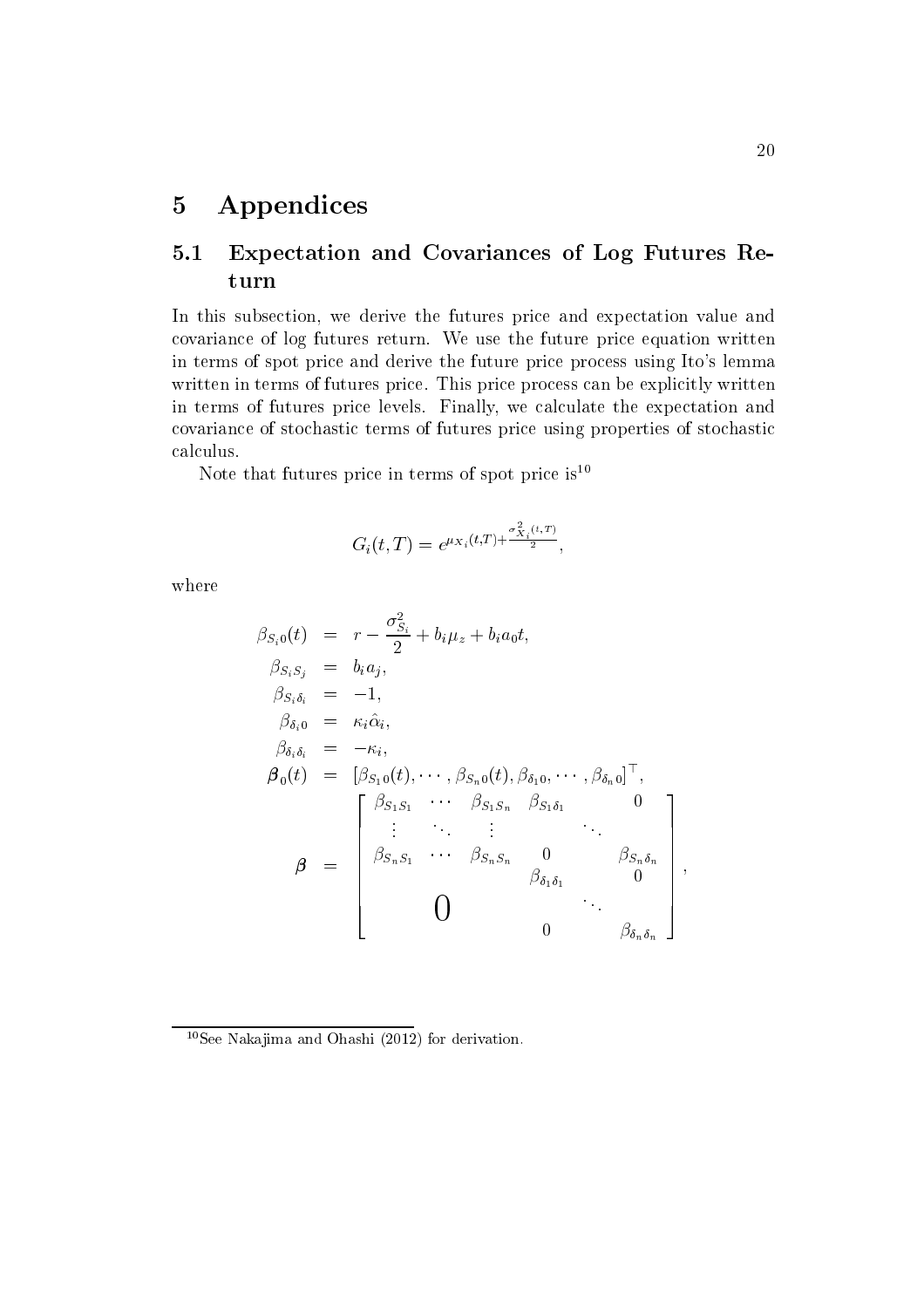$$
\mu_{X_i}(t,T) = E_t[\ln S_i(T)]
$$
  
\n
$$
= \left[ e^{T\beta} \left\{ e^{-t\beta} \mathbf{X}(t) + \int_t^T e^{-s\beta} \beta_0(s) ds \right\} \right]_i,
$$
  
\n
$$
\sigma_{X_i X_j}(t,T) = E_t[(\ln S_i(T) - \mu_{X_i}(t,T))(\ln S_j(T) - \mu_{X_i}(t,T))]
$$
  
\n
$$
= \left[ \int_t^T (e^{(T-s)\beta}) \Sigma(e^{(T-s)\beta})^\top ds \right]_{ij}
$$

The partial derivatives are

$$
\frac{\partial G_i(t,T)}{\partial S_j(t)} = \frac{\left[e^{(T-t)}\beta\right]_{i,j}}{S_j(t)} G_i(t,T),
$$

$$
\frac{\partial G_i(t,T)}{\partial \delta_j(t)} = \left[e^{(T-t)}\beta\right]_{i,n+j} G_j(t,T)
$$

where we denote  $[A]_{i,j}$  as  $[i, j]$  th entry of matrix A.

Since the futures price  $G_i(t, T)$  is a function of  $S_i(t), \delta_i(t)$  and twice differentiable, we can use the Ito's lemma and the dynamics of future price is

$$
dG_i(t,T) = \sum_{k=1}^n \sigma_{S_k} S_k(t) \frac{\partial G_i}{\partial S_k} dW_{S_k}(t) + \sum_{k=1}^n \sigma_{\delta_k} \frac{\partial G_i}{\partial \delta_k} dW_{\delta_k}(t)
$$

where the drift term is 0 since  $G_i(t, T)$  is martingale under the risk-neutral probability.

Again, using Ito's lemma we have,

$$
d \log G_i(t, T)
$$
  
=  $-\frac{1}{2} \Biggl\{ \sum_{k,l=1}^n \sigma_{S_k S_l} \Biggl[ e^{(T-t)} \beta \Biggr]_{i,k} \Biggl[ e^{(T-t)} \beta \Biggr]_{i,l}$   
+  $2 \sum_{k,l=1}^n \sigma_{S_k \delta_l} \Biggl[ e^{(T-t)} \beta \Biggr]_{i,k} \Biggl[ e^{(T-t)} \beta \Biggr]_{i,n+l}$   
+  $\sum_{k,l=1}^n \sigma_{\delta_k \delta_l} \Biggl[ e^{(T-t)} \beta \Biggr]_{i,n+k} \Biggl[ e^{(T-t)} \beta \Biggr]_{i,n+l} \Biggr\} dt$   
+  $\sum_{k=1}^n \sigma_{S_k} \Biggl[ e^{(T-t)} \beta \Biggr]_{i,k} dW_{S_k}(t) + \sum_{k=1}^n \sigma_{\delta_k} \Biggl[ e^{(T-t)} \beta \Biggr]_{i,n+k} dW_{\delta_k}(t).$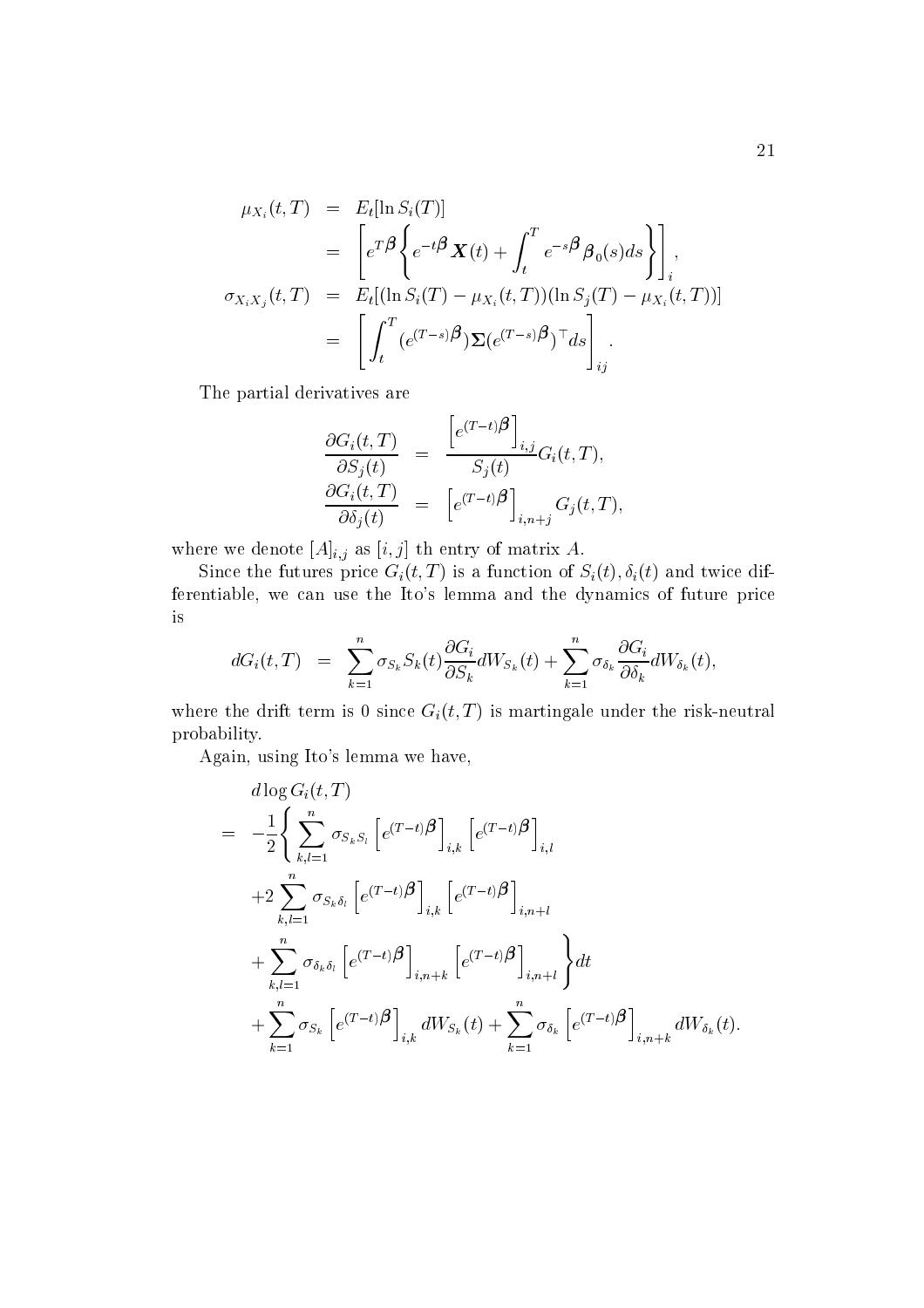The futures price can be expressed as follows.

$$
G_i(T_0, T_i) = G_i(t, T_i) e^{X_{G_i}(t, T_0, T_i)}, \quad t \le T_0 \le T_i
$$

where

$$
X_{G_i}(t, T_0, T_i) = \mu_{X_{G_i}}(t, T_0, T_i)
$$
  
+ 
$$
\int_t^{T_0} \sum_{k=1}^n \sigma_{S_k} \left[ e^{(T_i - t)} \beta \right]_{i,k} dW_{S_k}(u)
$$
  
+ 
$$
\int_t^{T_0} \sum_{k=1}^n \sigma_{\delta_k} \left[ e^{(T_i - t)} \beta \right]_{i,n+k} dW_{\delta_k}(u).
$$

The expectation value is

$$
\mu_{X_{G_i}}(t, T_0, T_i) \equiv E_t[X_{G_i}(t, T_0, T_i)]
$$
\n
$$
= -\frac{1}{2} \Biggl\{ \int_t^{T_0} \sum_{k,l=1}^n \sigma_{S_k S_l} \left[ e^{(T_i - u)} \beta \right]_{i,k} \left[ e^{(T_i - u)} \beta \right]_{i,l} du
$$
\n
$$
+ 2 \int_t^{T_0} \sum_{k,l=1}^n \sigma_{S_k \delta_l} \left[ e^{(T_i - u)} \beta \right]_{i,k} \left[ e^{(T_i - u)} \beta \right]_{i,n+l} du
$$
\n
$$
+ \int_t^{T_0} \sum_{k,l=1}^n \sigma_{\delta_k \delta_l} \left[ e^{(T_i - u)} \beta \right]_{i,n+k} \left[ e^{(T_i - u)} \beta \right]_{i,n+l} du \Biggr\}.
$$
\n(7)

The covariance of  $\hat{X}_{G_i}(t,T_0,T_i)$  and  $\hat{X}_{G_j}(t,T_0,T_j)$  is

$$
\sigma_{X_{G_i} X_{G_j}}(t, T_0, T_i, T_j) \equiv \text{cov}_t[X_{G_i}(t, T_0, T_i), X_{G_i}(t, T_0, T_j)]
$$
\n
$$
= \int_t^{T_0} \sum_{k,l=1}^n \sigma_{S_k S_l} \left[ e^{(T_i - u)} \beta \right]_{i,k} \left[ e^{(T_j - u)} \beta \right]_{j,l} du
$$
\n
$$
+ \int_t^{T_0} \sum_{k,l=1}^n \sigma_{S_k \delta_l} \left[ e^{(T_i - u)} \beta \right]_{i,k} \left[ e^{(T_j - u)} \beta \right]_{j,n+l} du
$$
\n
$$
+ \int_t^{T_0} \sum_{k,l=1}^n \sigma_{S_l \delta_k} \left[ e^{(T_j - u)} \beta \right]_{j,l} \left[ e^{(T_i - u)} \beta \right]_{i,n+k} du
$$
\n
$$
+ \int_t^{T_0} \sum_{k,l=1}^n \sigma_{\delta_k \delta_l} \left[ e^{(T_i - u)} \beta \right]_{i,n+k} \left[ e^{(T_j - u)} \beta \right]_{j,n+l} du.
$$
\n(8)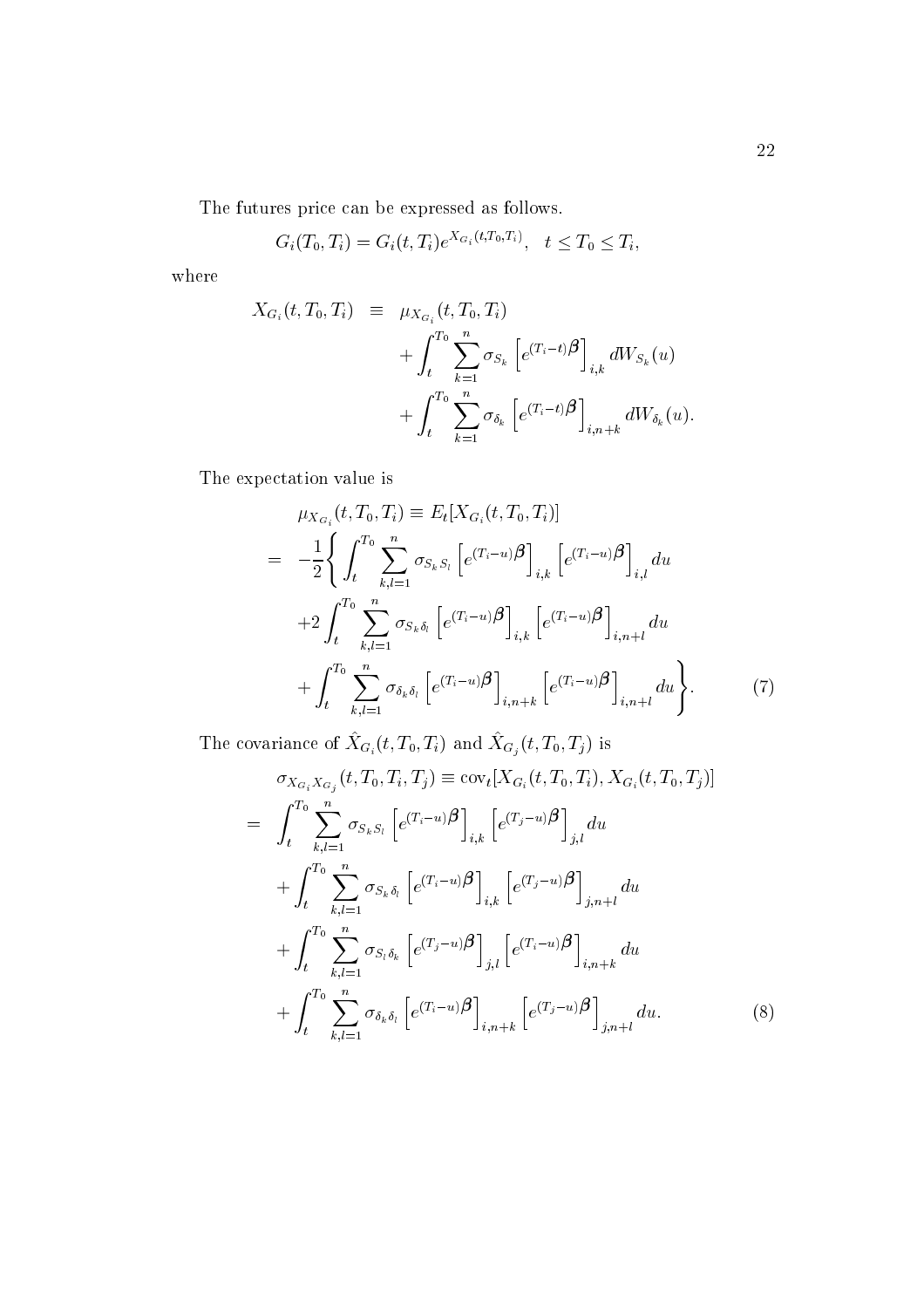#### $5.2$ **Proof of Proposition 2.4**

In this subsection, we prove Proposition 2.4. This is done by the following scheme. What we need to calculate is the expectation which can be expressed in terms of double integrals, since we are only dealing with the bivariate Gaussian processes. We know the expectation and covariance of the stochastic parts as we mentioned previously. The integrals can be calculated using multivariate version of completing squares, decomposing bivariate normal joint distribution in to conditional distribution and marginal distribution, and changing of variables. Finally, collecting all the terms, we have the pricing equation.

From Harrison and Kreps (1979) and Harrison and Pliska (1981), the price of commodity spread option at t, which option maturity is  $T_0$ , futures maturity for  $G_i$  and  $G_j$  are  $T_i$  and  $T_j$ , respectively, is

$$
C^{E}(K, G_i, G_j, t, T_0, T_i, T_j) = e^{-r(T_0 - t)} E_t [(h_i G_i(T_0, T_i) - h_j G_j(T_0, T_j) - K)^+].
$$

The expectation value can be calculated as follows.

$$
E_t[(h_iG_i(T_0,T_i)-h_jG_j(T_0,T_j)-K)^+]
$$
  
= 
$$
\int_D (h_iG_i(t,T_i)e^{x_i}-h_jG_(t,T_j)e^{x_j}-K)n(\boldsymbol{x}|\boldsymbol{\mu_x},\boldsymbol{\Sigma_x})d\boldsymbol{x},
$$

where

$$
\mathbf{x} = \begin{bmatrix} x_1 \\ x_2 \end{bmatrix},
$$
  
\n
$$
\mathbf{\mu}_{\mathbf{x}} = \begin{bmatrix} \mu_{X_{G_i}}(t, T_0, T_i) \\ \mu_{X_{G_j}}(t, T_0, T_j) \end{bmatrix},
$$
  
\n
$$
\Sigma_{\mathbf{x}} = \begin{bmatrix} \sigma_{X_{G_i}}^2(t, T_0, T_i, T_i) & \sigma_{X_{G_i}X_{G_j}}(t, T_0, T_i, T_j) \\ \sigma_{X_{G_i}X_{G_j}}(t, T_0, T_i, T_j) & \sigma_{X_{G_j}}^2(t, T_0, T_j, T_j) \end{bmatrix},
$$

and

$$
D = \{ \mathbf{x} | h_i G_i(t, T_i) e^{x_i} - h_j G_j(t, T_j) e^{x_j} - K \ge 0 \}
$$
  
\n
$$
= \{ \mathbf{x} | \ln(h_j G_j(t, T_j) e^{x_j} + K) - \ln(h_i G_i(t, T_i)) \le x_i \}
$$
  
\n
$$
= \{ \mathbf{x} | d(x_j) \le x_i \},
$$
  
\n
$$
d(x_j, K) \equiv \ln(h_j G_j(t, T_j) e^{x_j} + K) - \ln(h_i G_i(t, T_i)).
$$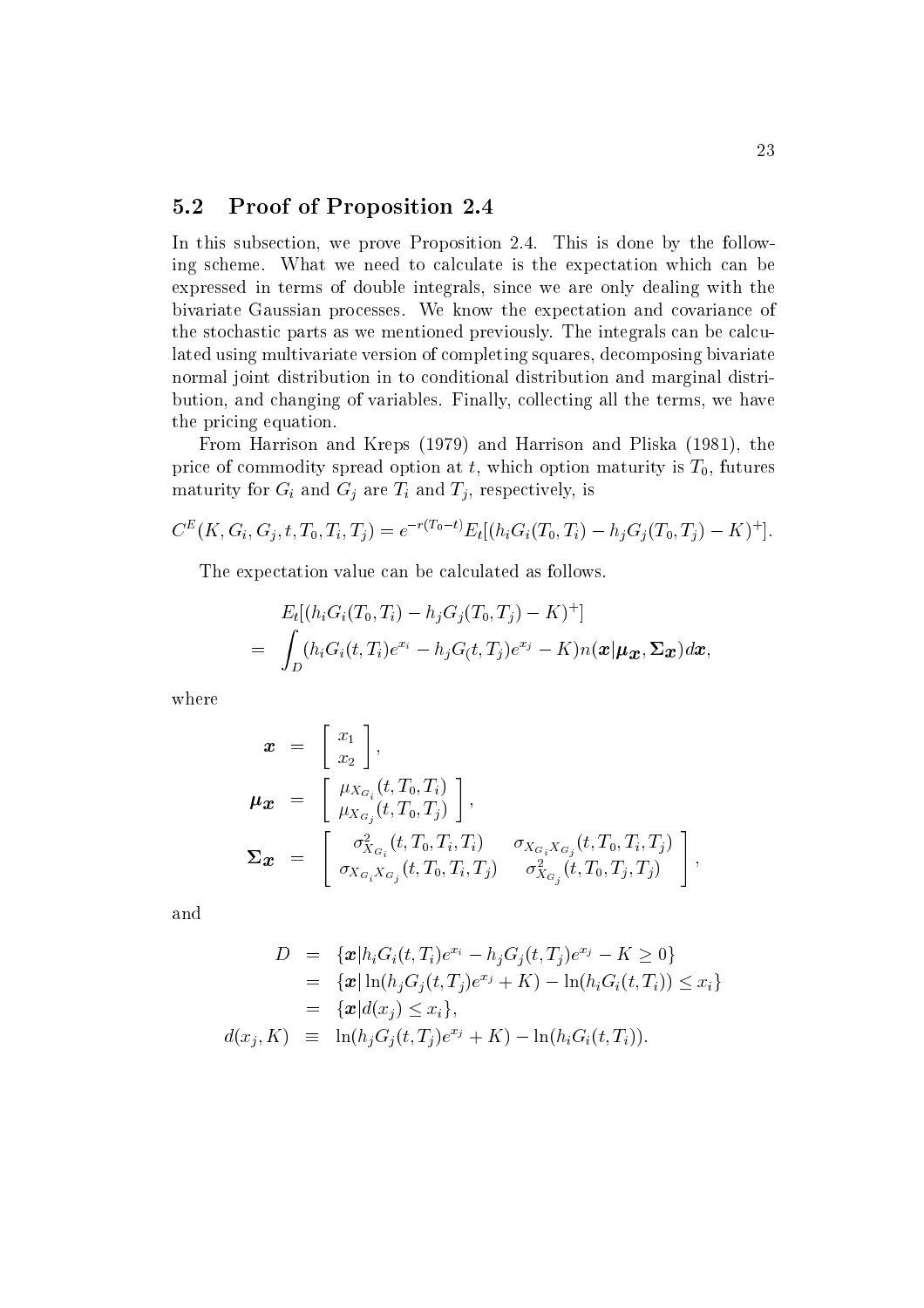We now calculate the integrals. Suppose that  $e_i$  is unit vector which the  $i\mathrm{th}$  row is 1.

$$
\int_{D} e^{x_i} n(\boldsymbol{x} | \boldsymbol{\mu}_{\boldsymbol{x}}, \boldsymbol{\Sigma}_{\boldsymbol{x}}) d\boldsymbol{x} \n= \int_{D} (2\pi)^{-1} |\boldsymbol{\Sigma}_{\boldsymbol{x}}|^{-\frac{1}{2}} \exp\{e_i^{\top} \boldsymbol{x} - \frac{1}{2} (\boldsymbol{x} - \boldsymbol{\mu}_{\boldsymbol{x}})^{\top} \boldsymbol{\Sigma}_{\boldsymbol{x}}^{-1} (\boldsymbol{x} - \boldsymbol{\mu}_{\boldsymbol{x}})\} d\boldsymbol{x} \n= \int_{D} (2\pi)^{-1} |\boldsymbol{\Sigma}_{\boldsymbol{x}}|^{-\frac{1}{2}} \exp\{e_i^{\top} \boldsymbol{\mu}_{\boldsymbol{x}} + e_i^{\top} (\boldsymbol{x} - \boldsymbol{\mu}_{\boldsymbol{x}}) - \frac{1}{2} (\boldsymbol{x} - \boldsymbol{\mu}_{\boldsymbol{x}})^{\top} \boldsymbol{\Sigma}_{\boldsymbol{x}}^{-1} (\boldsymbol{x} - \boldsymbol{\mu}_{\boldsymbol{x}})\} d\boldsymbol{x} \n= \int_{D} (2\pi)^{-1} |\boldsymbol{\Sigma}_{\boldsymbol{x}}|^{-\frac{1}{2}} \exp\{e_i^{\top} \boldsymbol{\mu}_{\boldsymbol{x}} + \frac{1}{2} e_i^{\top} \boldsymbol{\Sigma}_{\boldsymbol{x}} e_i \n- \frac{1}{2} (\boldsymbol{x} - \boldsymbol{\mu}_{\boldsymbol{x}} - \boldsymbol{\Sigma}_{\boldsymbol{x}} e_i)^{\top} \boldsymbol{\Sigma}_{\boldsymbol{x}}^{-1} (\boldsymbol{x} - \boldsymbol{\mu}_{\boldsymbol{x}} - \boldsymbol{\Sigma}_{\boldsymbol{x}} e_i) \} d\boldsymbol{x} \n= \exp\{ \mu_{X_{G_i}}(t, T_0, T_i) + \frac{1}{2} \sigma_{X_{G_i}}^2(t, T_0, T_i, T_i) \} \n\times \int_{D} (2\pi)^{-1} |\boldsymbol{\Sigma}_{\boldsymbol{x}}|^{-\frac{1}{2}} \exp\{-\frac{1}{2} (\boldsymbol{x} - \boldsymbol{\mu}_{\boldsymbol{x}} - \boldsymbol{\Sigma}_{\boldsymbol{x}} e_i)^{\top} \boldsymbol{\Sigma}_{\boldsymbol{x}}^{-1} (\boldsymbol{x} - \boldsymbol{\mu}_{\boldsymbol{x}} - \boldsymbol{\Sigma}_{\boldsymbol{x}} e_i) \} d\boldsymbol{x}.
$$

The integral can be expanded as follows. We omit the time prameters for simplicity.

$$
\int_{D} (2\pi)^{-1} |\Sigma_{\boldsymbol{x}}|^{-\frac{1}{2}} \exp \left\{-\frac{1}{2} (\boldsymbol{x} - \boldsymbol{\mu}_{\boldsymbol{x}} - \Sigma_{\boldsymbol{x}} \boldsymbol{e}_i)^{\top} \Sigma_{\boldsymbol{x}}^{-1} (\boldsymbol{x} - \boldsymbol{\mu}_{\boldsymbol{x}} - \Sigma_{\boldsymbol{x}} \boldsymbol{e}_i) \right\} d\boldsymbol{x}
$$
\n
$$
= \int_{-\infty}^{\infty} \int_{d(x_j,K)}^{\infty} (2\pi)^{-1} (\sigma_{X_{G_i}} \sigma_{X_{G_j}} \sqrt{1 - \rho_{X_{G_i}X_{G_j}}^2})^{-1} \exp \left\{-\frac{1}{2(1 - \rho_{X_{G_i}X_{G_j}})}
$$
\n
$$
\times \left( \left( \frac{x_i - \mu_{X_{G_i}} - \sigma_{X_{G_i}}^2}{\sigma_{X_{G_i}}} \right)^2 - 2\rho_{X_{G_i}X_{G_j}} \left( \frac{x_i - \mu_{X_{G_i}} - \sigma_{X_{G_i}}^2}{\sigma_{X_{G_i}}} \right)^2 \right)
$$
\n
$$
\times \left( \frac{x_j - \mu_{X_{G_j}} - \sigma_{X_{G_i}X_{G_j}}}{\sigma_{X_{G_j}}} \right) + \left( \frac{x_j - \mu_{X_{G_j}} - \sigma_{X_{G_i}X_{G_j}}}{\sigma_{X_{G_j}}} \right)^2 \right)^2 \left\} d\boldsymbol{x}_i d\boldsymbol{x}_j
$$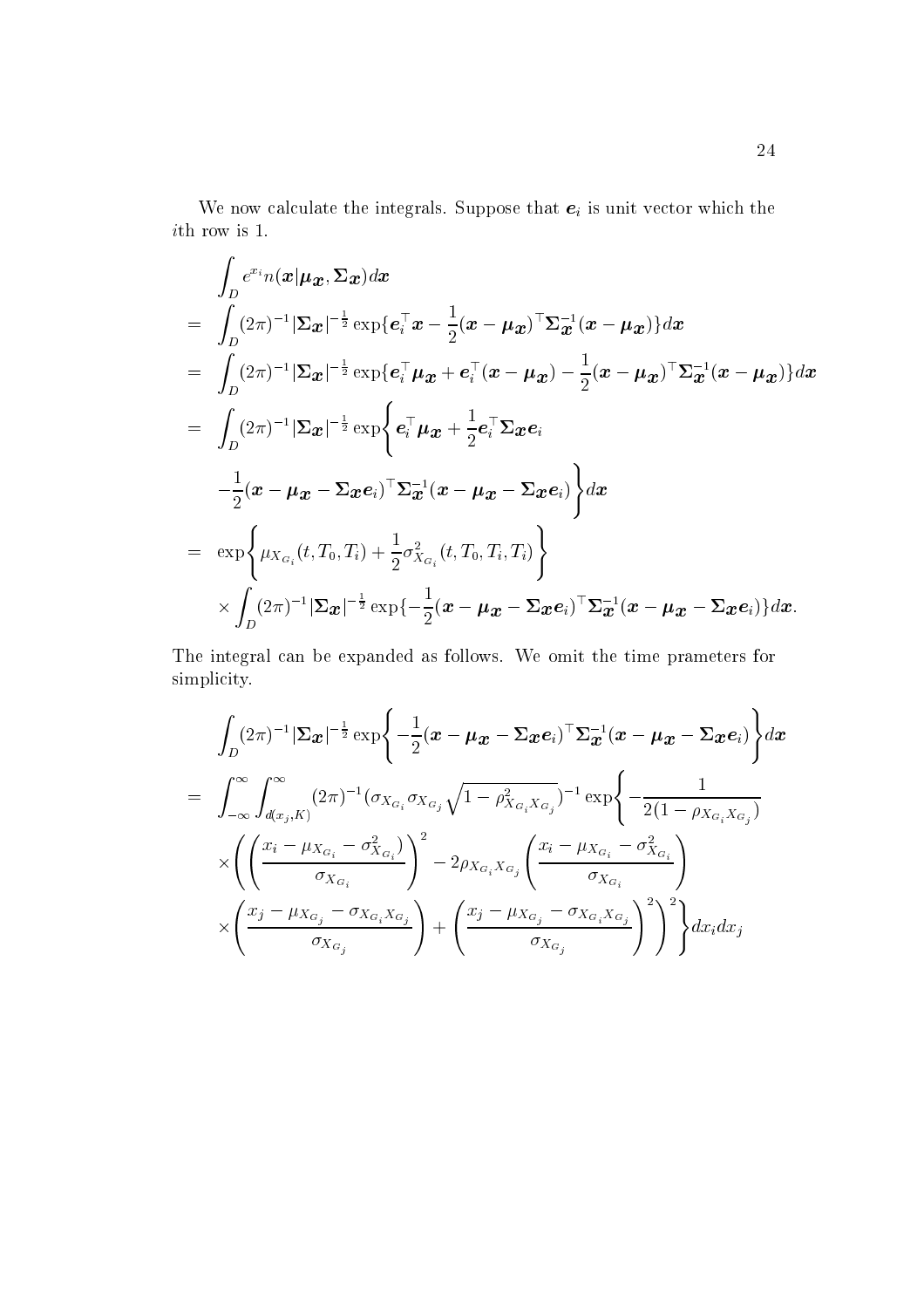$$
= \int_{-\infty}^{\infty} \int_{d(x_{j}, K)}^{\infty} (2\pi (1 - \rho_{X_{G_{i}}X_{G_{j}}}^{2}))^{-\frac{1}{2}} \sigma_{X_{G_{i}}}^{-1}
$$
  
\n
$$
\times \exp \left\{ - \frac{\left(x_{i} - \mu_{X_{G_{i}}} - \sigma_{X_{G_{i}}}^{2} - \rho_{X_{G_{i}}X_{G_{j}}} \sigma_{X_{G_{i}}} \frac{x_{j} - \mu_{X_{G_{j}}} - \sigma_{X_{G_{i}}X_{G_{j}}}}{\sigma_{X_{G_{j}}}}\right)^{2}}{2(1 - \rho_{X_{G_{i}}X_{G_{j}}})\sigma_{X_{G_{i}}}^{2}}
$$
  
\n
$$
\times (2\pi)^{-\frac{1}{2}} \sigma_{X_{G_{j}}}^{-1} \exp \left\{ -\frac{1}{2} \left( \frac{x_{j} - \mu_{X_{G_{j}}} - \sigma_{X_{G_{i}}X_{G_{j}}}}{\sigma_{X_{G_{j}}}} \right)^{2} \right\} dx_{j}
$$
  
\n
$$
= \int_{-\infty}^{\infty} \int_{-d_{i}(x_{j}, K)}^{\infty} (2\pi (1 - \rho_{X_{G_{i}}X_{G_{j}}})^{-\frac{1}{2}} \sigma_{X_{G_{i}}}^{-1}
$$
  
\n
$$
\times \exp \left\{ -\frac{y^{2}}{2} \right\} (1 - \rho_{X_{G_{i}}X_{G_{j}}}^{2})^{\frac{1}{2}} \sigma_{X_{G_{i}}} dy
$$
  
\n
$$
\times (2\pi)^{-\frac{1}{2}} \sigma_{X_{G_{j}}}^{-1} \exp \left\{ -\frac{1}{2} \left( \frac{x_{j} - \mu_{X_{G_{j}}} - \sigma_{X_{G_{i}}X_{G_{j}}}}{\sigma_{X_{G_{j}}}} \right)^{2} \right\} dx_{j}
$$
  
\n
$$
= \int_{-\infty}^{\infty} \Phi(d_{i}(x_{j}, K)) n(x_{j} | \mu_{X_{G_{j}}} + \sigma_{X_{G_{i}}X_{G_{j}}}, \sigma_{X_{G_{j}}}^{2}) dx_{j},
$$

where

$$
d_i(x_j, K) = -\frac{d(x_i, K) - \mu_{X_{G_i}} - \sigma_{X_{G_i}}^2 - \rho_{X_{G_i}X_{G_j}}\sigma_{X_{G_i}}\frac{x_j - \mu_{X_{G_j}} - \sigma_{X_{G_i}X_{G_j}}}{\sigma_{X_{G_j}}}}{\sigma_{X_{G_i}}\sqrt{(1 - \rho_{X_{G_i}X_{G_j}}^2)}},
$$

and we used change of variables in the third equation. Other integrals can be derived in the same manner. For the second integral,

$$
\int_{D} (2\pi)^{-1} |\Sigma_{\boldsymbol{x}}|^{-\frac{1}{2}} \exp \left\{-\frac{1}{2}(\boldsymbol{x} - \boldsymbol{\mu}_{\boldsymbol{x}} - \Sigma_{\boldsymbol{x}} \boldsymbol{e}_j)^{\top} \Sigma_{\boldsymbol{x}}^{-1} (\boldsymbol{x} - \boldsymbol{\mu}_{\boldsymbol{x}} - \Sigma_{\boldsymbol{x}} \boldsymbol{e}_j)\right\} d\boldsymbol{x}
$$
\n
$$
= \int_{-\infty}^{\infty} \Phi(d_j(x_j, K)) n(x_j | \mu_{X_{G_j}} + \sigma_{X_{G_j}}^2, \sigma_{X_{G_j}}^2) d x_j,
$$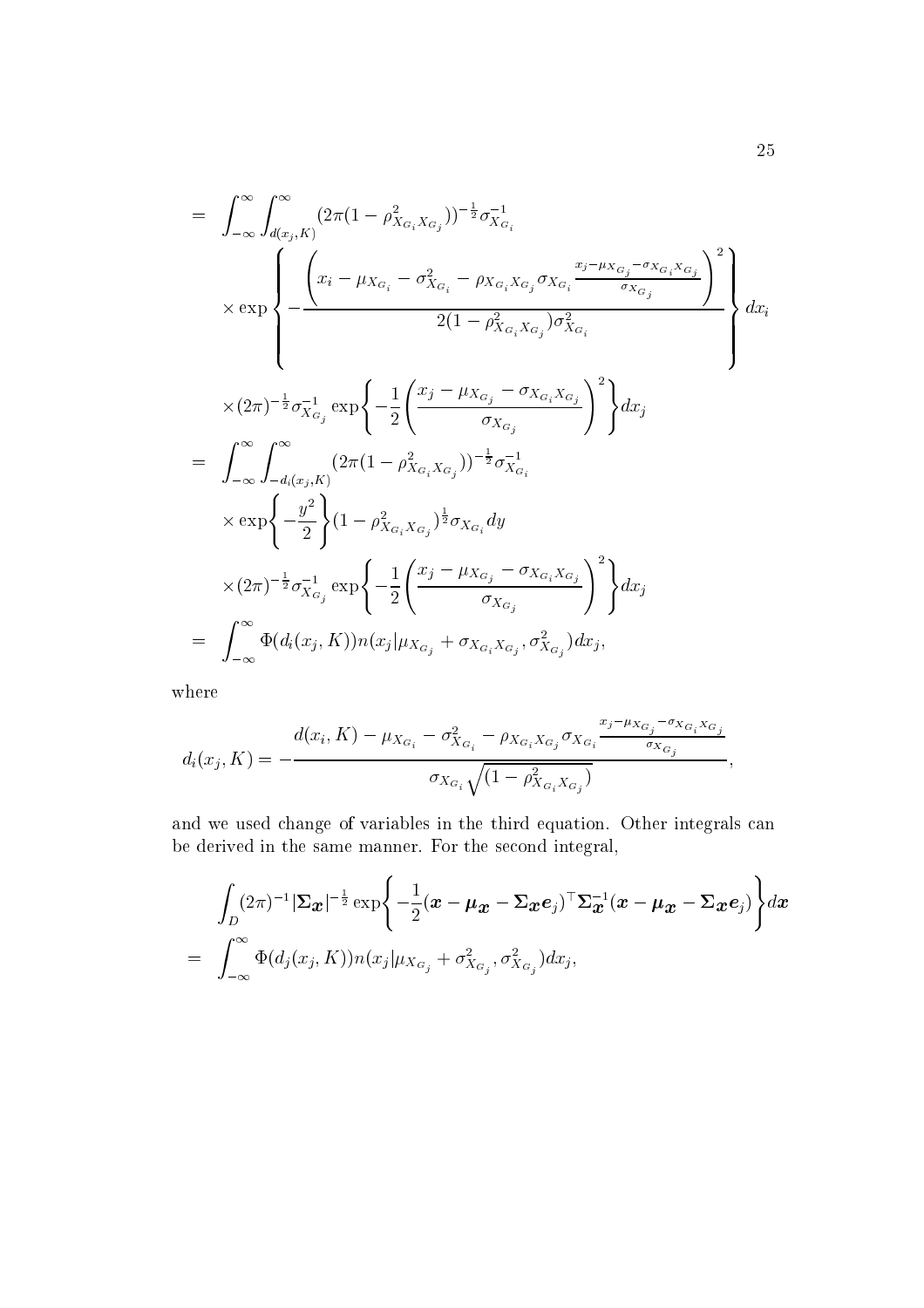where

$$
d_j(x_j, K) = -\frac{d(x_i, K) - \mu_{X_{G_i}} - \sigma_{X_{G_i}X_{G_j}} - \rho_{X_{G_i}X_{G_j}}\sigma_{X_{G_i}}\frac{x_j - \mu_{X_{G_j}} - \sigma_{X_{G_j}}^2}{\sigma_{X_{G_j}}}}{\sigma_{X_{G_i}}\sqrt{(1 - \rho_{X_{G_i}X_{G_j}}^2)}}.
$$

And the last integral is

$$
\int_{D} (2\pi)^{-1} |\Sigma_{\boldsymbol{x}}|^{-\frac{1}{2}} \exp \left\{-\frac{1}{2}(\boldsymbol{x} - \boldsymbol{\mu}_{\boldsymbol{x}})^{\top} \Sigma_{\boldsymbol{x}}^{-1}(\boldsymbol{x} - \boldsymbol{\mu}_{\boldsymbol{x}})\right\} d\boldsymbol{x}
$$
\n
$$
= \int_{-\infty}^{\infty} \Phi(d_j(x_j, K)) n(x_j | \mu_{X_{G_j}}, \sigma_{X_{G_j}}^2) dx_j,
$$

where

$$
d_i(x_j, K) = -\frac{d(x_i, K) - \mu_{X_{G_i}} - \rho_{X_{G_i}X_{G_j}} \sigma_{X_{G_i}} \frac{x_j - \mu_{X_{G_j}}}{\sigma_{X_{G_j}}}}{\sigma_{X_{G_i}} \sqrt{(1 - \rho_{X_{G_i}X_{G_j}}^2)}}.
$$

Collecting all terms, we have

$$
C^{E}(G_{i}, G_{j}, t, T_{0}, T_{i}, T_{j})
$$
\n
$$
= h_{i}G_{i}(t, T_{i}) \exp\{-r(T_{0} - t)\}\
$$
\n
$$
\times \int_{-\infty}^{\infty} \Phi(d_{i}(x_{j}, K)) n(x_{j} | \mu_{X_{G_{j}}}(t, T_{0}, T_{j}) + \sigma_{X_{G_{i}}X_{G_{j}}}(t, T_{0}, T_{i}, T_{j}), \sigma_{X_{G_{j}}}^{2}(t, T_{0}, T_{j}, T_{j})) dx_{j}
$$
\n
$$
-h_{j}G_{j}(t, T_{j}) \exp\{-r(T_{0} - t)\}\
$$
\n
$$
\times \int_{-\infty}^{\infty} \Phi(d(x_{j}, K)) n(x_{j} | \mu_{X_{G_{j}}}(t, T_{0}, T_{j}) + \sigma_{X_{G_{j}}}^{2}(t, T_{0}, T_{j}, T_{j}), \sigma_{X_{G_{j}}}^{2}(t, T_{0}, T_{j}, T_{j})) dx_{j}
$$
\n
$$
-Ke^{-r(T_{0} - t)} \int_{-\infty}^{\infty} \Phi(d(x_{j}, K)) n(x_{j} | \mu_{X_{G_{j}}}(t, T_{0}, T_{j}), \sigma_{X_{G_{j}}}^{2}(t, T_{0}, T_{j}, T_{j})) dx_{j},
$$

where

$$
d(x_j, K) = -\frac{\ln(h_j G_j(t, T_j)e^{x_j} + K) - \ln(h_i G_i(t, T_i)) - \mu_{X_{G_i}}(t, t_0, T_i)}{\sigma_{X_{G_i}}(t, T_0, T_i, T_i)\sqrt{1 - \rho_{X_{G_i}X_{G_j}}^2(t, T_0, T_i, T_j)}}
$$

$$
+ \frac{\rho_{X_{G_i}X_{G_j}}(t, T_0, T_i, T_j)\sigma_{X_{G_i}}(t, T_0, T_i, T_i)\frac{x_j - \mu_{X_{G_j}}(t, T_0, T_i, T_j)}{\sigma_{X_{G_i}}(t, T_0, T_i, T_j)}}{\sigma_{X_{G_i}}(t, T_0, T_i, T_i)\sqrt{1 - \rho_{X_{G_i}X_{G_j}}^2(t, T_0, T_i, T_j)}},
$$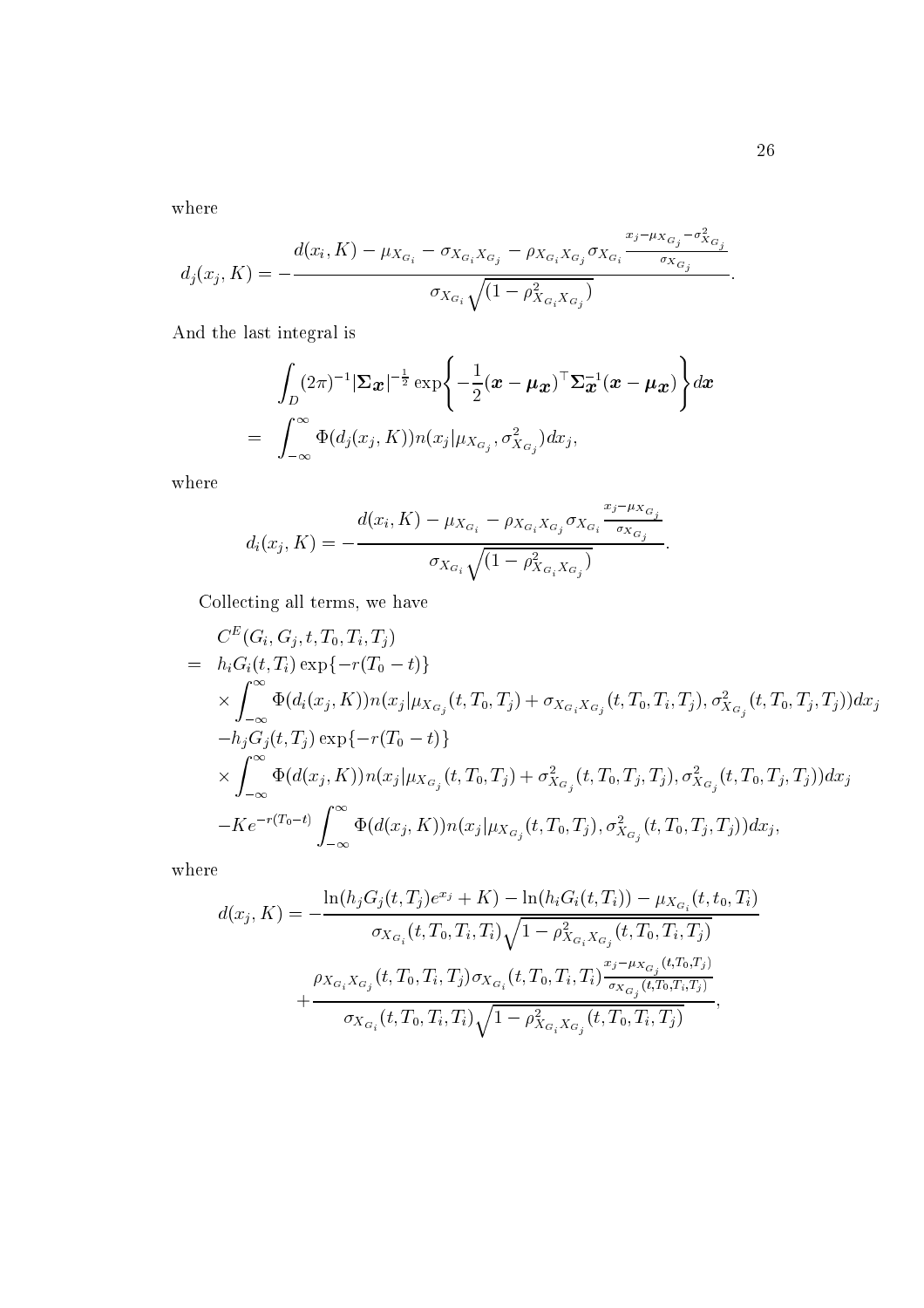$$
d_i(x_j, K) = d(x_j, K) + \frac{\sigma_{X_{G_i}}^2(t, T_0, T_i, T_i) - \rho_{X_{G_i}X_{G_j}}^2(t, T_0, T_i, T_j)\sigma_{X_{G_i}}^2(t, T_0, T_i, T_i)}{\sigma_{X_{G_i}}(t, T_0, T_i, T_i)\sqrt{1 - \rho_{X_{G_i}X_{G_j}}^2(t, T_0, T_i, T_j)}},
$$

$$
\rho_{X_{G_i}X_{G_j}}(t, T_0, T_i, T_j) = \frac{\sigma_{X_{G_i}X_{G_j}}(t, T_0, T_i, T_j)}{\sigma_{X_{G_i}}(t, T_0, T_i, T_i)\sigma_{X_{G_j}}(t, T_0, T_j, T_j)}.
$$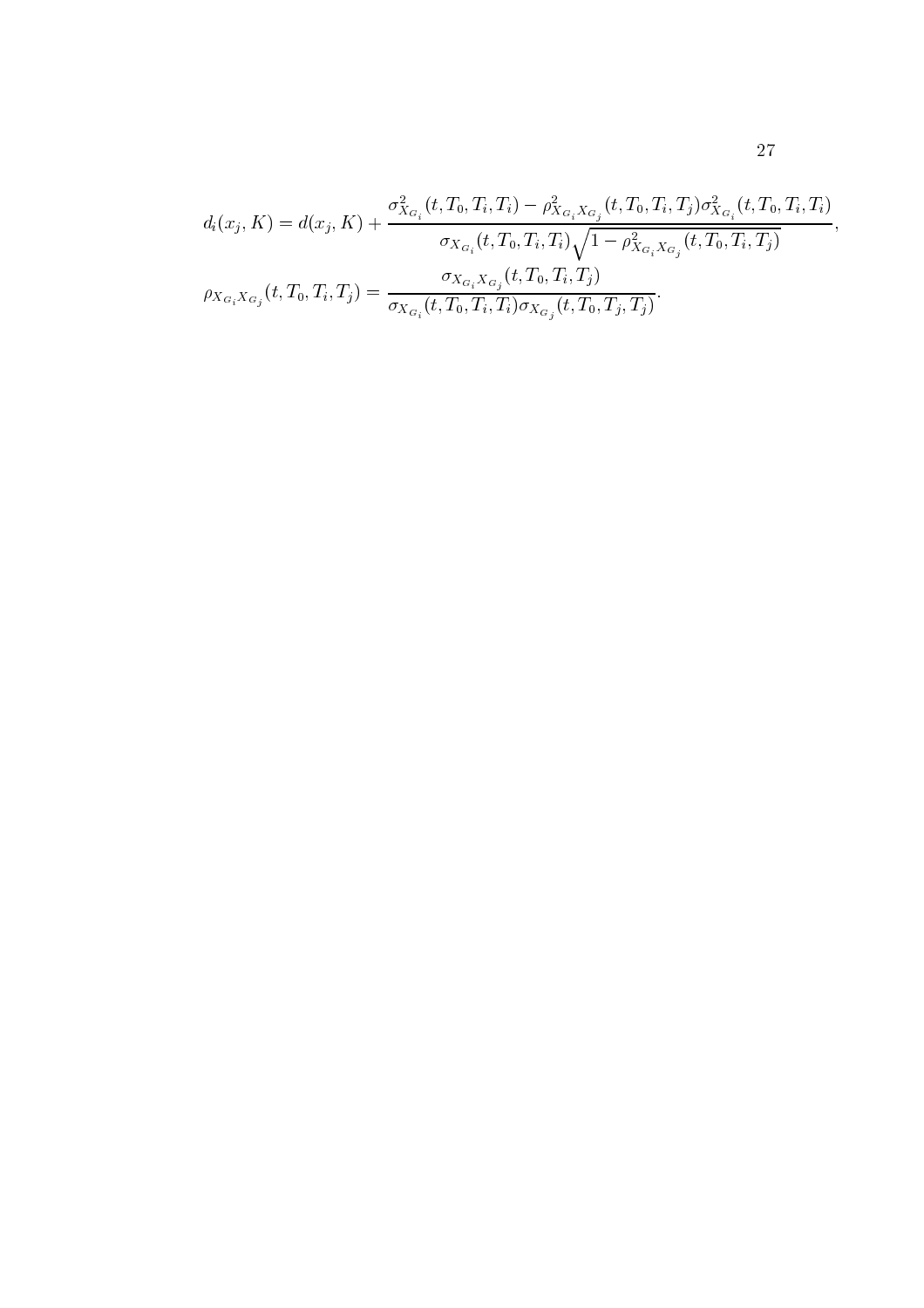### $5.3$ **Analytical Approximation for American Commod**ity Spread Option

In this subsection, we propose an analytical approximation pricing formula for American commodity spread option. The difficulty is the calculation of early exercise premium, more precisely the domain of integration or the condition inequality of exercise which are not analytically tractable. Therefore, we use the scheme of Bjerksund and Stensland (1994) to approximate the condition inequality which split spread option in to two call option that the first option has stochastic exercise price and then use Barone-Adesi and Whaley (1987) framework to approximate the two American option. The formula can now be calculated as we did in European call option which derives the analytical approximated pricing formula for American commodity spread options.

From Broadie and Detemple (1997) the valuation of American spread options  $are^{11}$ 

$$
C^{A}(K, G_{i}, G_{j}, t, T_{0}, T_{i}, T_{j})
$$
\n
$$
= \sup_{\tau \in S_{t,T_{0}}} E_{t}[e^{-r(\tau-t)}(h_{i}G_{i}(\tau, T_{i}) - h_{j}G_{j}(\tau, T_{j}) - K)^{+}]
$$
\n
$$
= C^{E}(K, G_{i}, G_{j}, t, T_{0}, T_{i}, T_{j}) + a^{A}(K, G_{i}, G_{j}, t, T_{0}, T_{i}, T_{j}; B^{c,s})
$$

where  $S_{t,T_0}$  is the class of stopping times of the filtration generated by the underlying the Brownian motion processes, the early exercise premium  $a<sup>A</sup>$  is defined by

$$
a^{A}(K, G_{i}, G_{j}, t, T_{0}, T_{i}, T_{j}; B^{c,s})
$$
  
\n
$$
= E_{t} \left[ \int_{t}^{T_{0}} e^{-r(u-t)} (rh_{i}G_{i}(u, T_{i}) - rh_{j}G_{j}(u, T_{j}) - rK) \right]
$$
  
\n
$$
\times 1_{\{h_{i}G_{i}(u, T_{i}) \geq B^{c,s}(G_{j}(u, T_{j}), u)\}} du \right]
$$
  
\n
$$
= r \int_{t}^{T_{0}} e^{-r(u-t)} E_{t} [(h_{i}G_{i}(u, T_{i}) - h_{j}G_{j}(u, T_{j}) - K) \right]
$$
  
\n
$$
\times 1_{\{h_{i}G_{i}(u, T_{i}) \geq B^{c,s}(G_{j}(u, T_{j}), u)\}} du,
$$

<sup>&</sup>lt;sup>11</sup>See also Detemple (2006), Section 6.4. In this section, we have omitted some time parameters.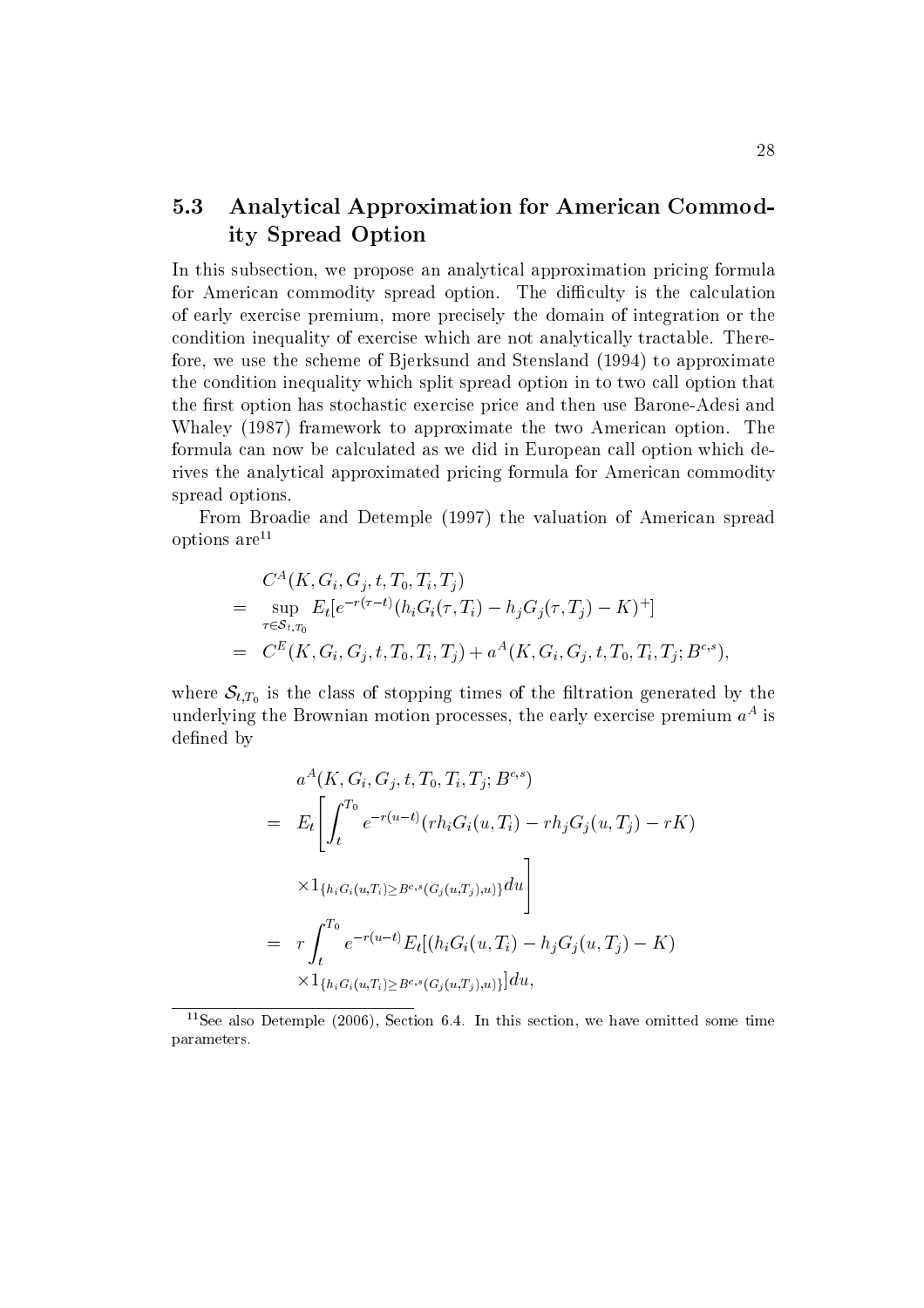and  $B^{c,s}(\cdot, \cdot)$  is a solution to the integral equation

 $B^{c,s}(G_j(t, T_j), t) - K = C<sup>E</sup>(K, G_i, B^{c,s}, t, T_0, T_i, T_j) + a<sup>A</sup>(K, G_i, B^{c,s}, t, T_0, T_i, T_j; B^{c,s}),$ subject to

$$
\lim_{t \to T} B^{c,s}(G_j(t, T_j), t) = \max(G_i(t, T_i) + K, G_j(t, T_j) + K),
$$
  
\n
$$
B^{c,s}(0, t) = B^j(t),
$$
  
\n
$$
B^j(t) = \inf \{ G_j(t, T_j) : C^A(K, G_i, G_j, t, T_0, T_i, T_j) \}
$$
  
\n
$$
= (h_i G_i(t, T_i) - h_j G_j(t, T_j) - K)^+ \}.
$$

Now, we addopt the framework of Bjerksund and Stensland  $(1994)^{12}$  to approximate the early exercise premium.

$$
E_t[(h_i G_i(u, T_i) - h_j G_j(u, T_j) - K)1_{\{h_i G_i(u, T_i) \geq B^{c,s}(G_j(u, T_j), u)\}}] \approx E_t[(h_i G_i(u, T_i) - h_j G_j(u, T_j) - K)1_{\{h_i G_i(u, T_i) \geq h_j B_j G_j(u, T_j) + B_K K\}}],
$$

where

$$
B_j = B(T_0 - u, \sigma_{X_{G_i}}^2(u, T_0) - 2\sigma_{X_{G_i}X_{G_j}}(u, T_0) + \sigma_{X_{G_j}}^2(u, T_0)),
$$
  
\n
$$
B_K = B(T_0 - u, \sigma_{X_{G_i}}^2(u, T_0)),
$$
  
\n
$$
B(t, \sigma^2) = e^{h(t, \sigma^2)} + (1 - e^{h(t, \sigma^2)})B_{\infty}(\sigma^2),
$$
  
\n
$$
B_{\infty}(\sigma^2) = \frac{\beta(\sigma^2)}{\beta(\sigma^2) - 1},
$$
  
\n
$$
\beta(\sigma^2) = \frac{1}{2} + \sqrt{\frac{1}{4} + \frac{2r}{\sigma^2}},
$$
  
\n
$$
h(t, \sigma^2) = -2\sigma\sqrt{t}(\beta(\sigma^2) - 1).
$$

The approximation is constructed in two steps. The first step is to split the spread option into an exchange option and vanilla type option. And the second step is due to Barone-Adesi and Whaley (1987) framework of approximating American option.

Note that the exercise region is

$$
h_i G_i(u, T_i) \ge h_j B_j G_j(u, T_j) + B_K K
$$
  
\n
$$
\Leftrightarrow x_i \le d_{eep0}(x_j, u, K) \equiv \ln(h_j B_j G_j(t, T_j) e^{x_j} + B_K K) - \ln(h_i G_i(t, T_i))
$$

 $^{12}{\rm They}$  have also analyzed the performance of their approach.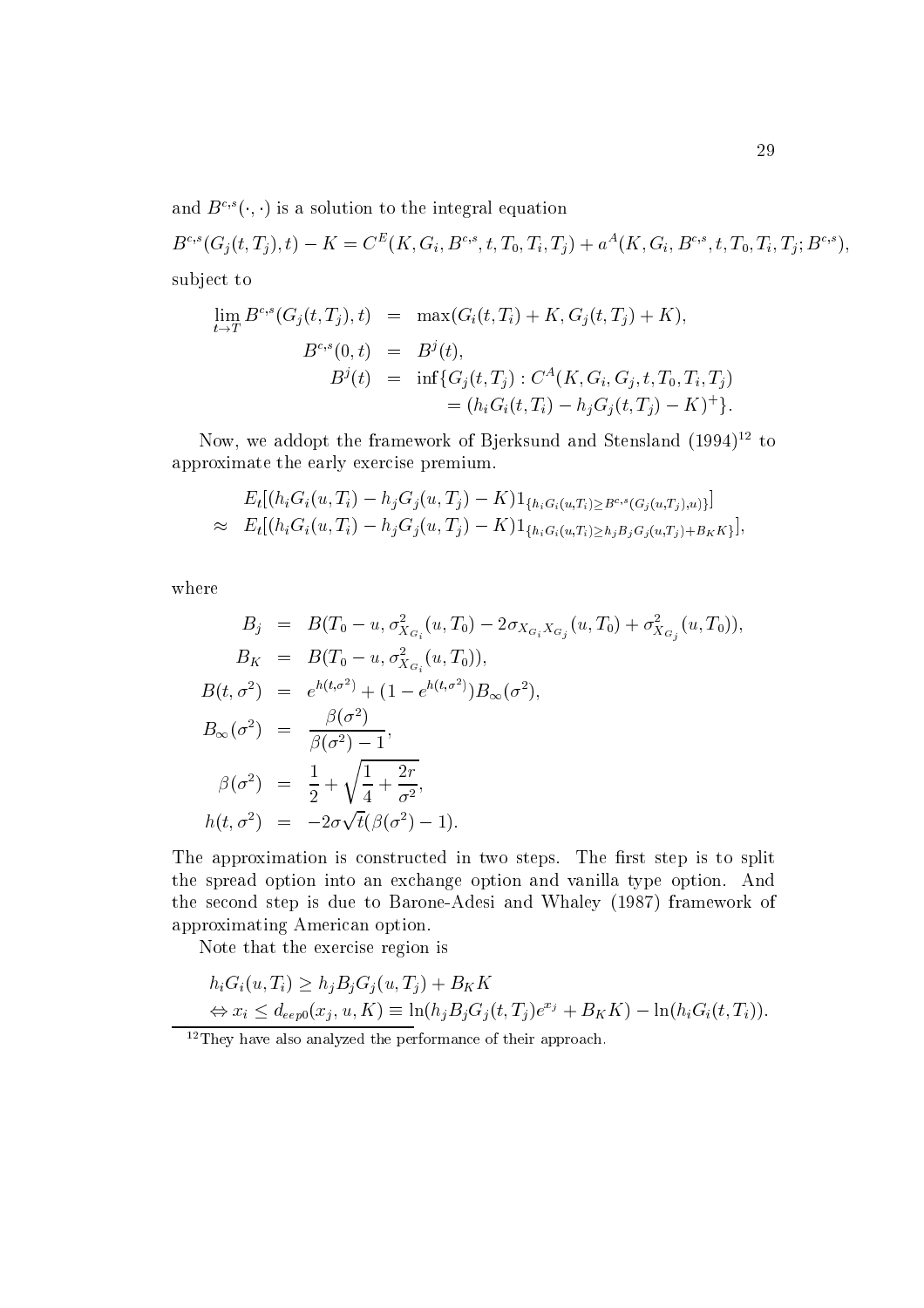The integrals of early exercise premium can be calculated just as the integral of European commodity spread option which we now have

$$
a^{A}(K, G_i, G_j, t, T_0, T_i, T_j; B^{c,s})
$$
\n
$$
= r \int_{t}^{T_0} e^{-r(u-t)} E_t[(h_i G_i(u, T_i) - h_j G_j(u, T_j) - K)
$$
\n
$$
\times 1_{\{h_i G_i(u, T_i) \ge B^{c,s}(G_j(u, T_j), u)\}}] du
$$
\n
$$
\approx r \int_{t}^{T_0} e^{-r(u-t)} E_t[(h_i G_i(u, T_i) - h_j G_j(u, T_j) - K)
$$
\n
$$
\times 1_{\{x_i \le d_{eep0}(x_j, u, K)\}}] du
$$
\n
$$
= r \left[ h_i G_i(t, T_i) \int_{t}^{T_0} \exp \left\{-r(u - t) + \mu_{X_{G_i}}(t, u, T_i) + \frac{1}{2} \sigma_{X_{G_i}}^2(t, u, T_i, T_i) \right\} \right]
$$
\n
$$
\times \int_{-\infty}^{\infty} \Phi(deep2(x_j, u, K))
$$
\n
$$
\times n(x_j | \mu_{X_{G_j}}(t, u, T_j) + \sigma_{X_{G_i} X_{G_j}}(t, u, T_i, T_j), \sigma_{X_{G_j}}^2(t, u, T_j, T_j)) dx_j du
$$
\n
$$
- h_j G_j(t, T_j) \int_{t}^{T_0} \exp \left\{-r(u - t) + \mu_{X_{G_j}}(t, u, T_j) + \frac{1}{2} \sigma_{X_{G_j}}^2(t, u, T_j, T_j) \right\}
$$
\n
$$
\times \int_{-\infty}^{\infty} \Phi(deep1(x_j, u, K))
$$
\n
$$
\times n(x_j | \mu_{X_{G_j}}(t, u, T_j) + \sigma_{X_{G_j}}^2(t, u, T_j, T_j), \sigma_{X_{G_j}}^2(t, u, T_j, T_j)) dx_j du
$$
\n
$$
-K \int_{t}^{T_0} e^{-r(u - t)} \int_{-\infty}^{\infty} \Phi(deep1(x_j, u, K))
$$
\n
$$
\times n(x_j | \mu_{X_{G_j}}(t, u, T_j), \sigma_{X_{G_j}}^2(t, u, T_j, T_j)) dx_j du
$$

where

$$
d_{eep1}(x_j, u, K) = -\frac{\ln(h_j B_j G_j(t, T_j)e^{x_j} + B_K K) - \ln(h_i G_i(t, T_i)) - \mu_{X_{G_i}}(t, u, T_i)}{\sigma_{X_{G_i}}(t, u, T_i) \sqrt{1 - \rho_{X_{G_i} X_{G_j}}^2(t, u, T_i, T_j)}}
$$

$$
+ \frac{\rho_{X_{G_i} X_{G_j}}(t, u, T_i, T_j) \sigma_{X_{G_i}}(t, u, T_i) \frac{x_j - \mu_{X_{G_j}}(t, u, T_j)}{\sigma_{X_{G_j}}(t, u, T_j, T_j)}}{\sigma_{X_{G_i}}(t, u, T_i) \sqrt{1 - \rho_{X_{G_i} X_{G_j}}^2(t, u, T_i, T_j)}},
$$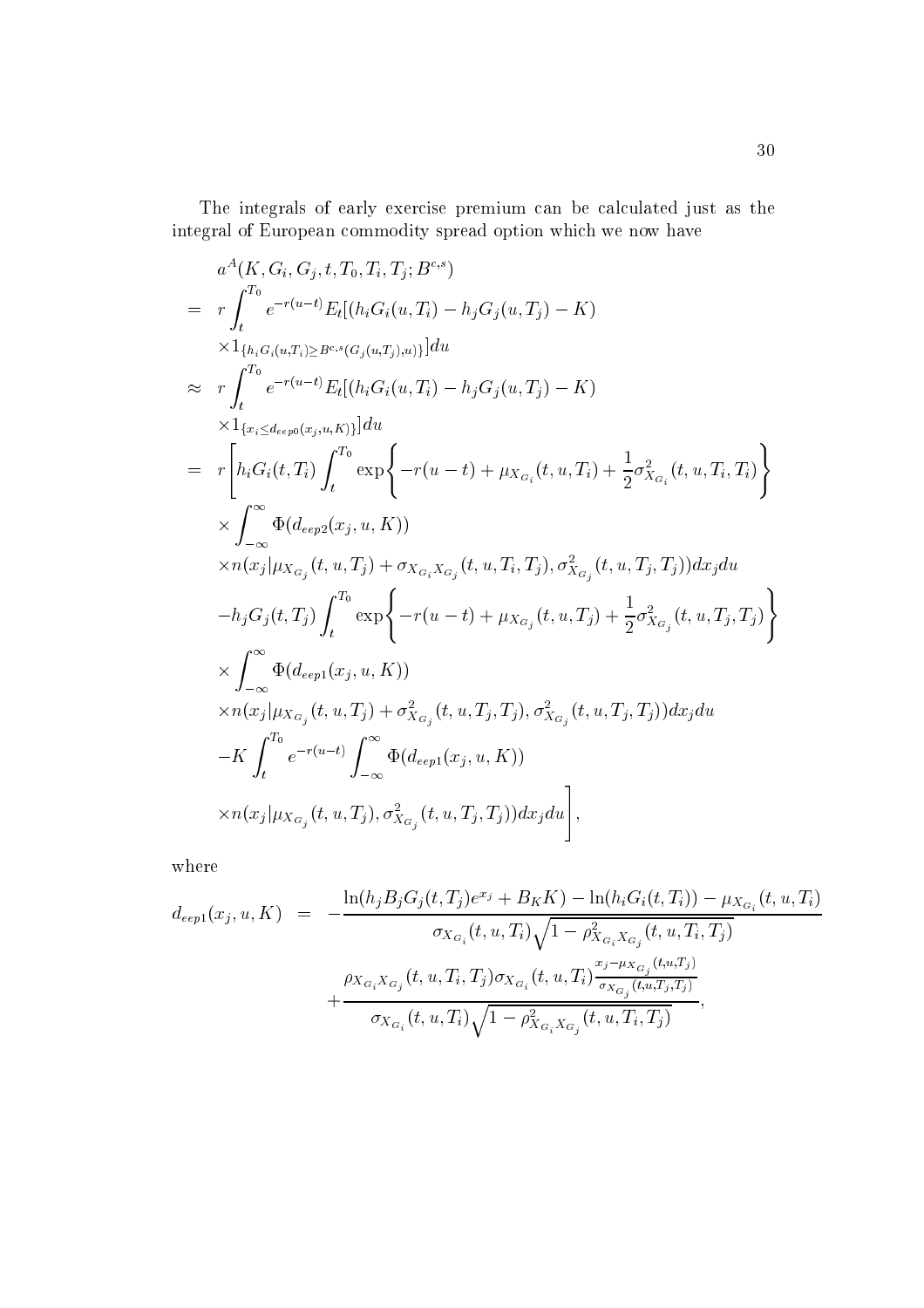$d_{eep2}(x_i, u, K) = d_{eep}(x_i, u, K)$  $+ \frac{\sigma^2_{X_{G_i}}(t,u,T_i,T_i)-\rho^2_{X_{G_i}X_{G_j}}(t,u,T_i,T_j)\sigma^2_{X_{G_i}}(t,u,T_i,T_i)}{\sigma_{X_{G_i}}(t,u,T_i)\sqrt{1-\rho^2_{X_{G_i}X_{G_j}}(t,u,T_i,T_j)}}.$ 

# References

- [1] Giovanni Barone-Adesi and Robert E. Whaley. Efficient analytic approximation of american option values. The Journal of Finance,  $42(2)$ :301– 320, June 1987.
- [2] Petter Bierksund. Contingent claims evaluation when the convenience yield is stochastic: analytical results. Working paper 1991:1, Norwegian School of Economics and Business Administration. Department of Finance and Management Science, 1991.
- [3] Petter Bjerksund and Gunnar Stensland. An american call on the difference of two assets. International Review of Economics and Finance  $3(1):1-26$ , 1994.
- [4] Mark Braodie and Jérôme Detemple. The valuation of american options on multiple assets. Mathematical Finance, 7(3):241-286, July 1997.
- [5] Jaime Casassus, Peng Liu, and Ke Tang. Economic linkages, relative scarcity, and commodity futures returns. Review of Financial Studies.  $26(5):1324-1362, 2013.$
- [6] M. A. H. Dempster, Elena Medova, and Ke Tang. Long term spread option valuation and hedging. Journal of Banking & Finance,  $32(12):2530-$ 2540, December 2008.
- [7] Jérôme Detemple. American-Style Derivatives: Valuation and Computation. CRC Press, Boca Raton, Florida, 2006.
- [8] Carlo Fezzi and Derek W. Bunn. Structural interactions of european carbon trading and energy prices. The Journal of Energy Market,  $2(4):53-$ 69. Winter 2009.
- [9] Rajna Gibson and Eduardo S. Schwartz. Stochastic convenience yield and the pricing of oil contingent claims. The Journal of Finance  $45(3):959-976$ , July 1990.